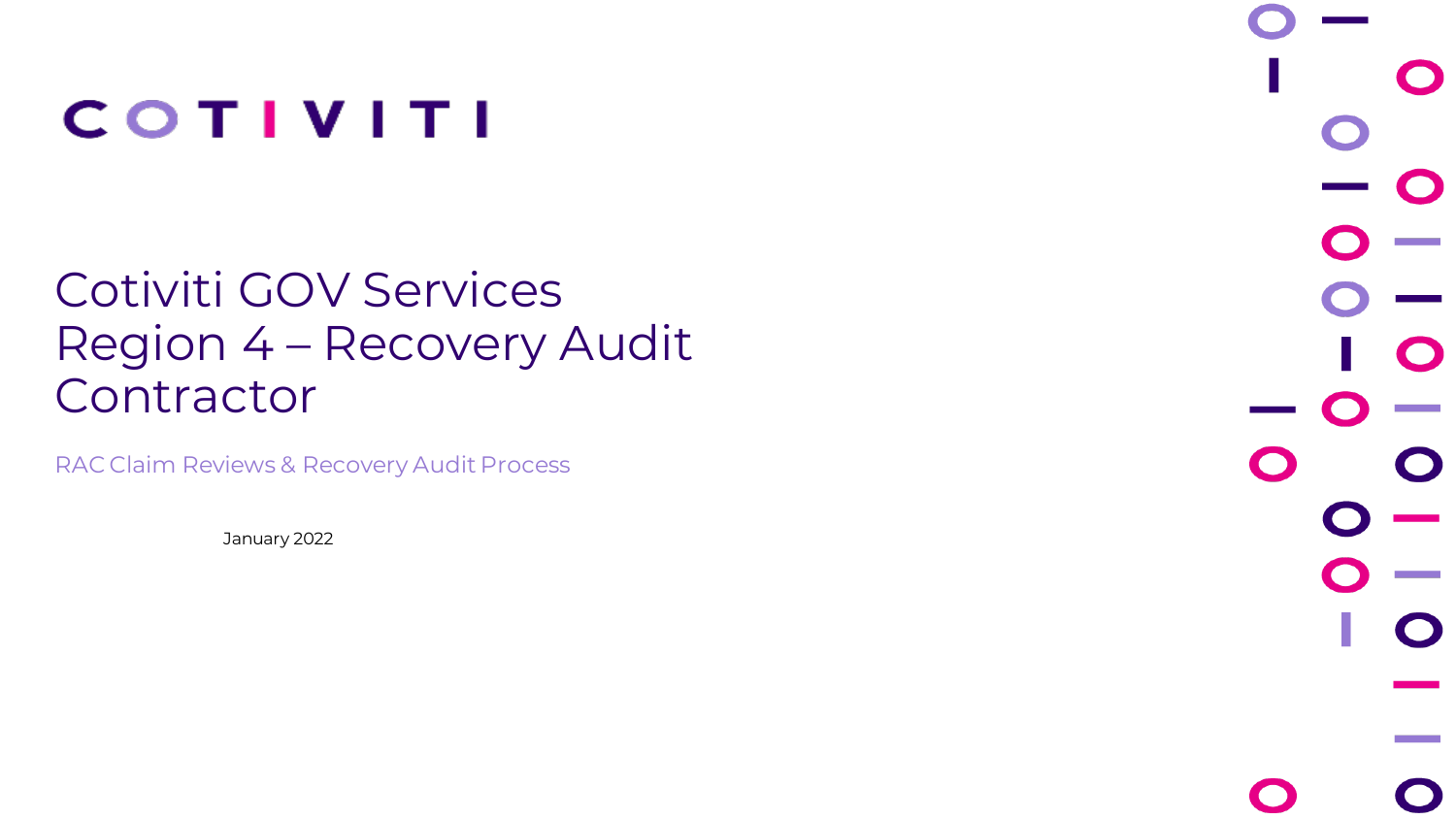## **Cotiviti Disclaimer**

This information release is the property of Cotiviti GOV Services. It may be freely distributed in its entirety but may not be modified, sold for profit or used in commercial documents.

The information is provided "as is" without any expressed or implied warranty. While all information in this document is believed to be correct at the time of writing, this document is for educational purposes only and does not purport to provide legal advice.

All processes and guidelines are undergoing continuous improvement and modification by Cotiviti RAC 4 and [CMS. The most current edition of the information contained in this release can be found on the Region 4](https://racinfo.hms.com/home.aspx)  Website and the [CMS website.](https://www.cms.gov/)

The identification of an organization or product in this information does not imply any form of endorsement. CPT codes, descriptors, and other data only are copyright 2022 American Medical Association. All rights reserved. Applicable FARS/DFARS apply.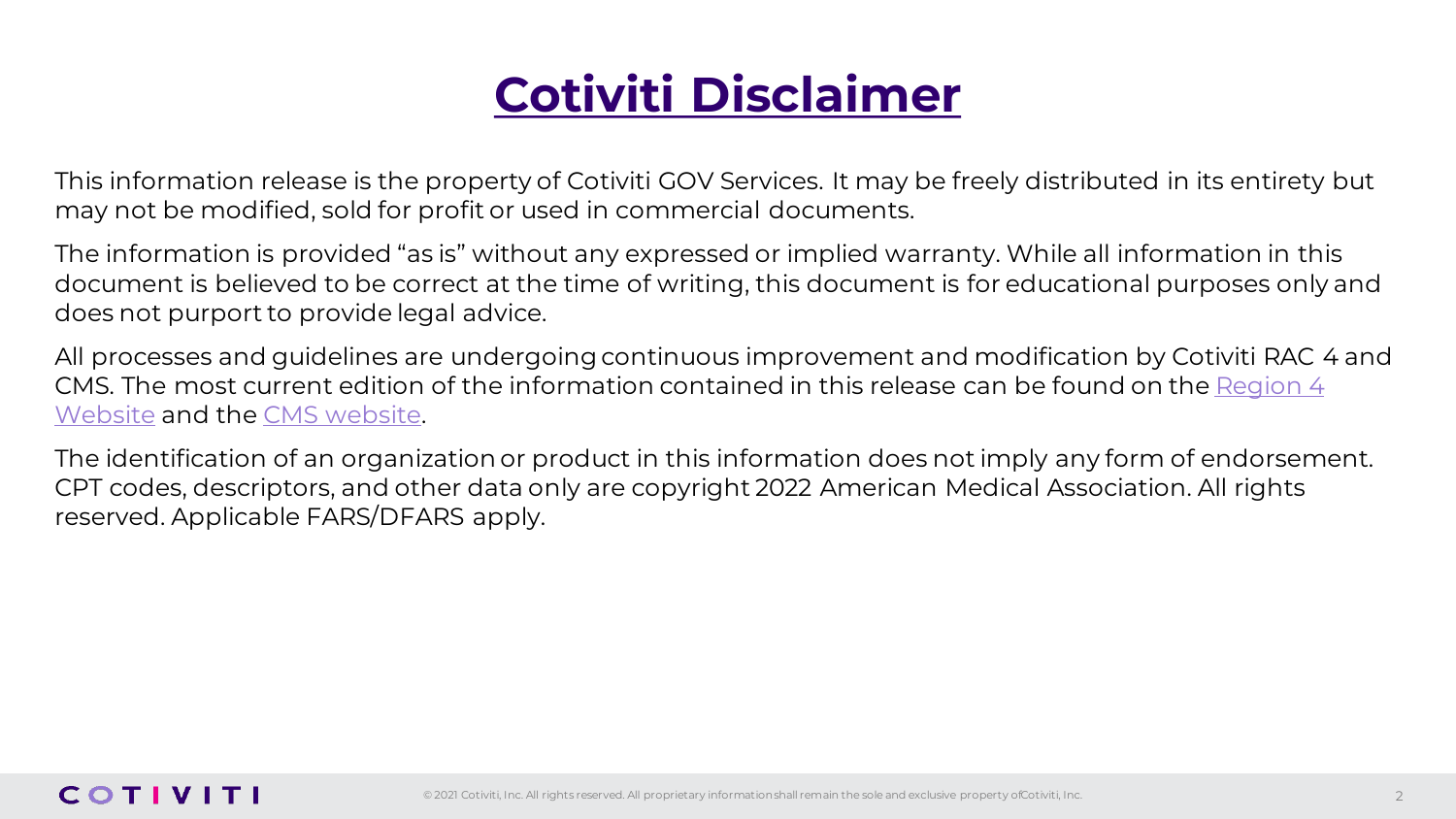### **RAC Agenda**

- Region 4 & COVID-19 Updates
- Review Types
- Additional Documentation Requests
- Approved New Issues
- Discussion Process
- Provider Portal Overview & Demo
- Region 4 Contact Information
- Open Q&A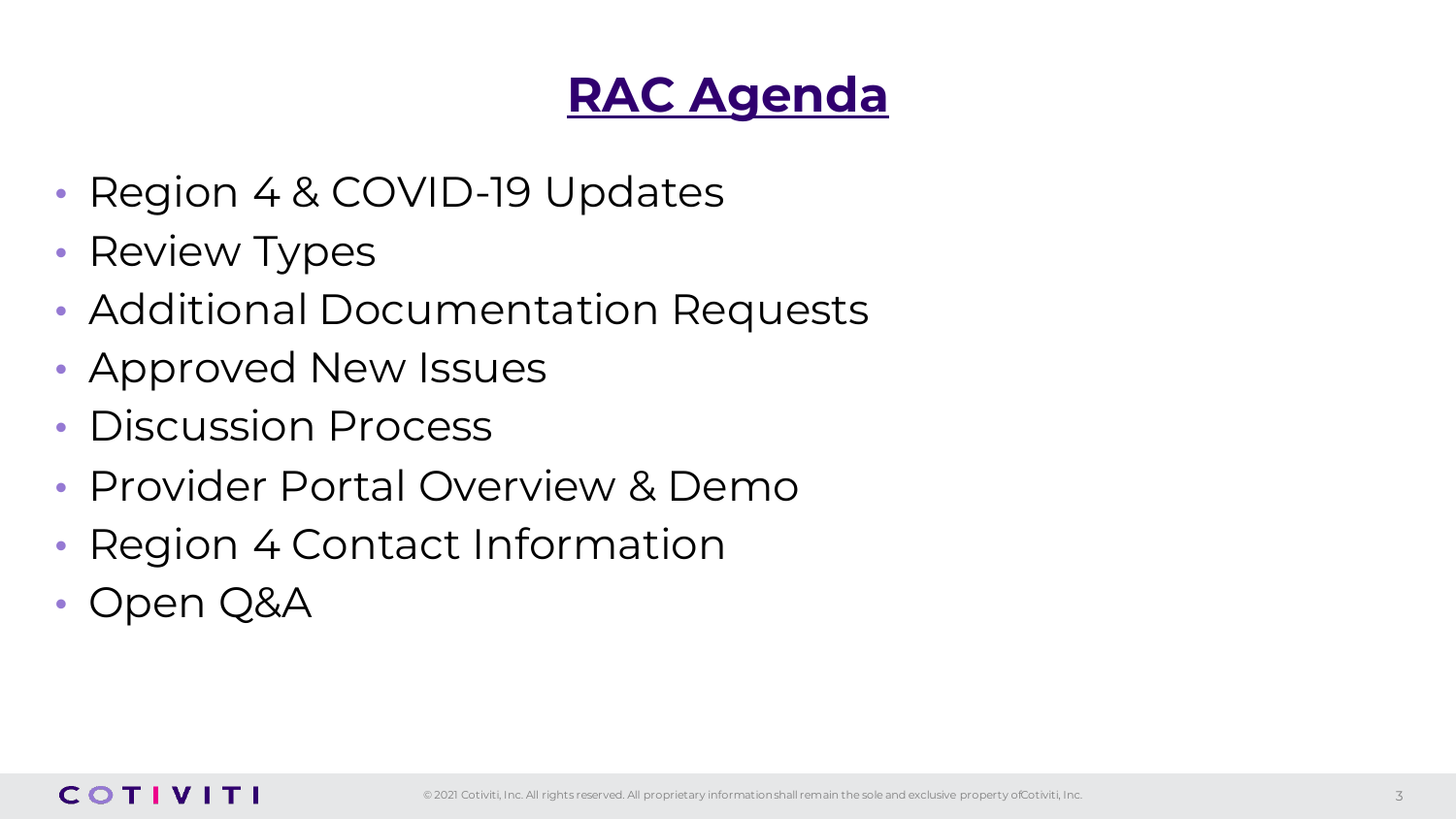### **RAC Mission Statement**

**The RAC Program's mission is to reduce Medicare improper payments through the efficient detection and correction of improper payments.**

**[CMS' Recovery Auditor Page](https://www.cms.gov/research-statistics-data-and-systems/monitoring-programs/medicare-ffs-compliance-programs/recovery-audit-program)**

#### **COTIVITI**

© 2021 Cotiviti, Inc. All rights reserved. All proprietary information shall remain the sole and exclusive property ofCotiviti, Inc.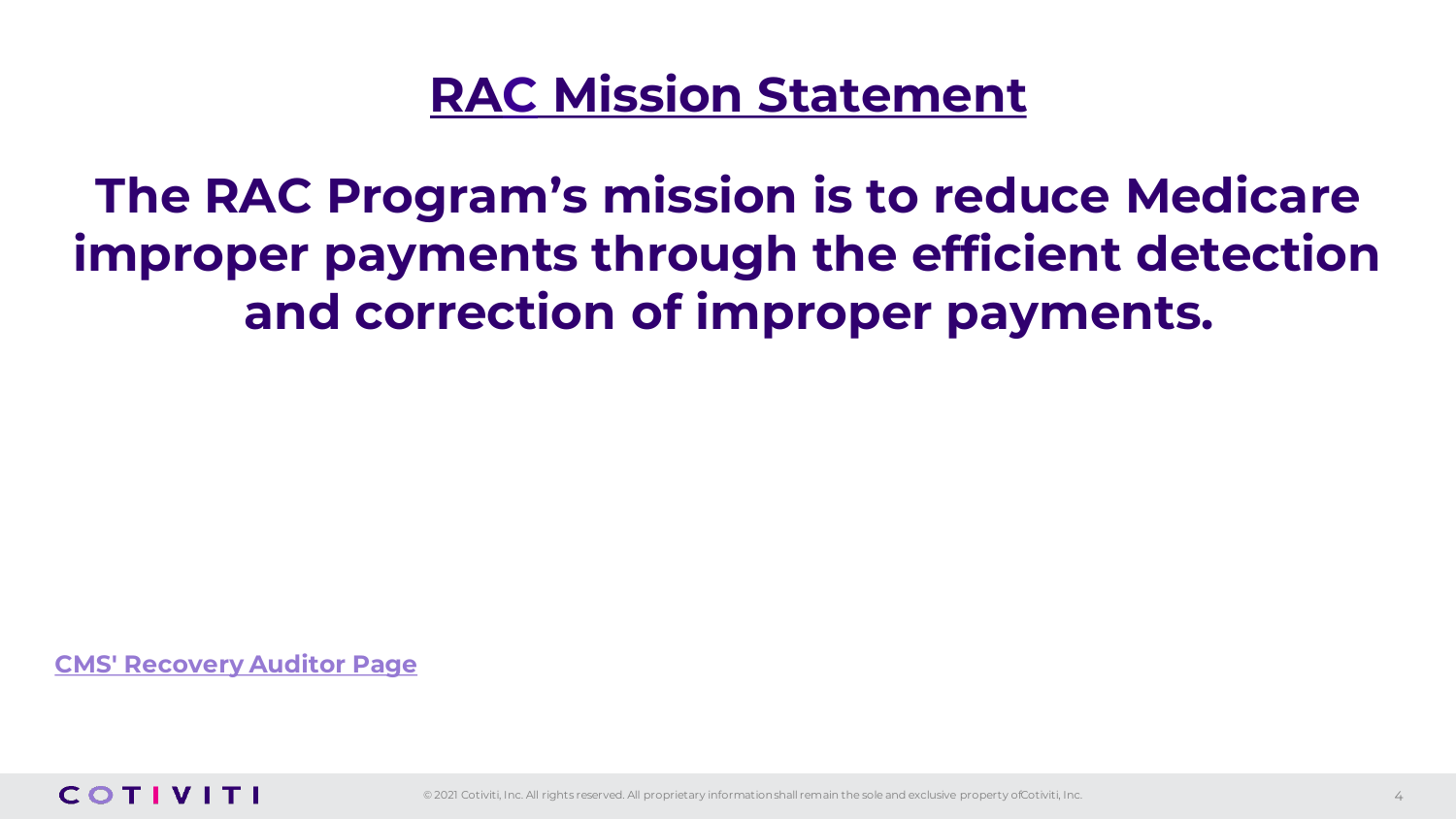### **Medicare Fee for Service RAC Regions**

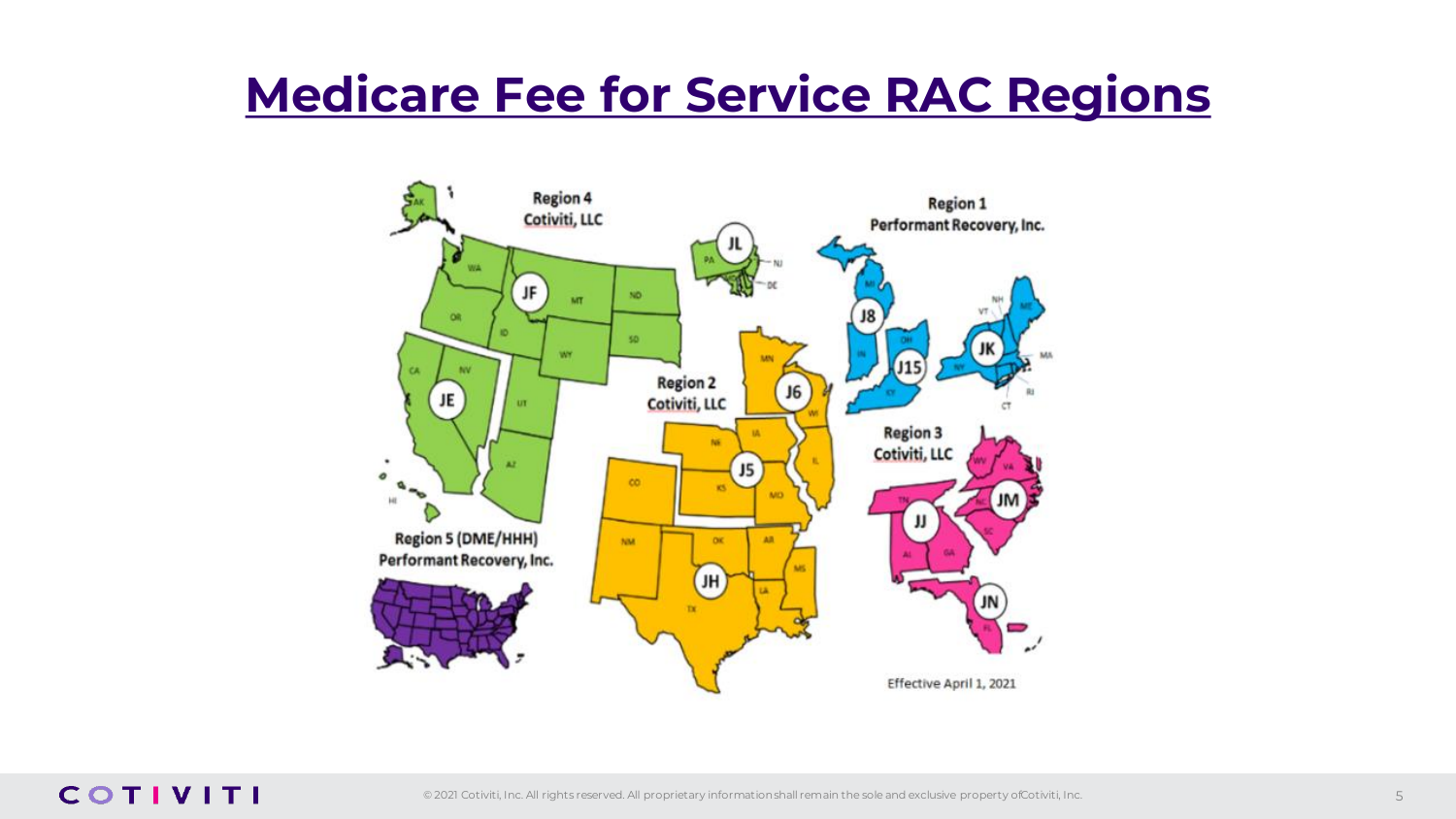### **Region 4 Acquisition**

- **On April 1, Cotiviti closed on the acquisition of a portion of HMS solutions.**
- **HMS Federal, the current RAC Region 4 contractor, will now operate as Cotiviti GOV Services.**
- **HMS solutions have been appropriately rebranded**
- **Effective 12/1/2021, Region 4 Las Vegas Office was closed. Please continue to follow the guidance in the RAC correspondence letters to ensure timely delivery.**
- **This change will have no impact in the day-to-day contract administration and audit timelines under CMS' guidance.**
- **Our Provider Relations Team is also available to address any questions you may have regarding Region 4 Audits.**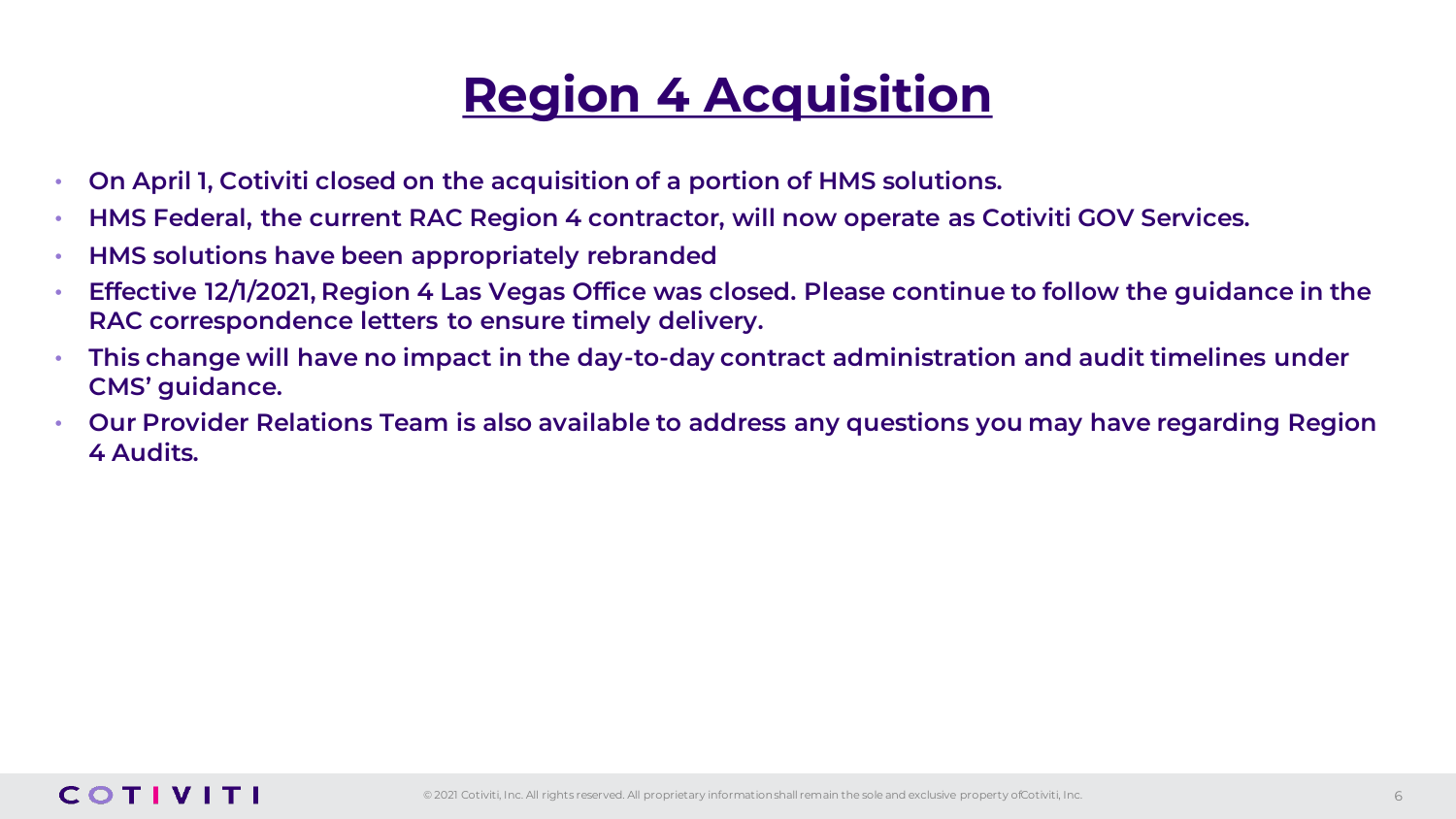### **COVID-19 Key RAC Dates & Reminders**

- **August 3, 2020 – RACs resumed Medicare Fee-for-Service medical review activities for Dates of Service (DOS) prior to March 1, 2020.**
- **July 8, 2021 – RACs resume medical reviews for claims with Dates of Service on or after March 1, 2020.**
- **RACs continue to grant 45-day medical record & discussion period submission extensions upon request**
- **[CMS COVID-19 related updates & FAQs](https://www.cms.gov/CCIIO/Resources/Fact-Sheets-and-FAQs)**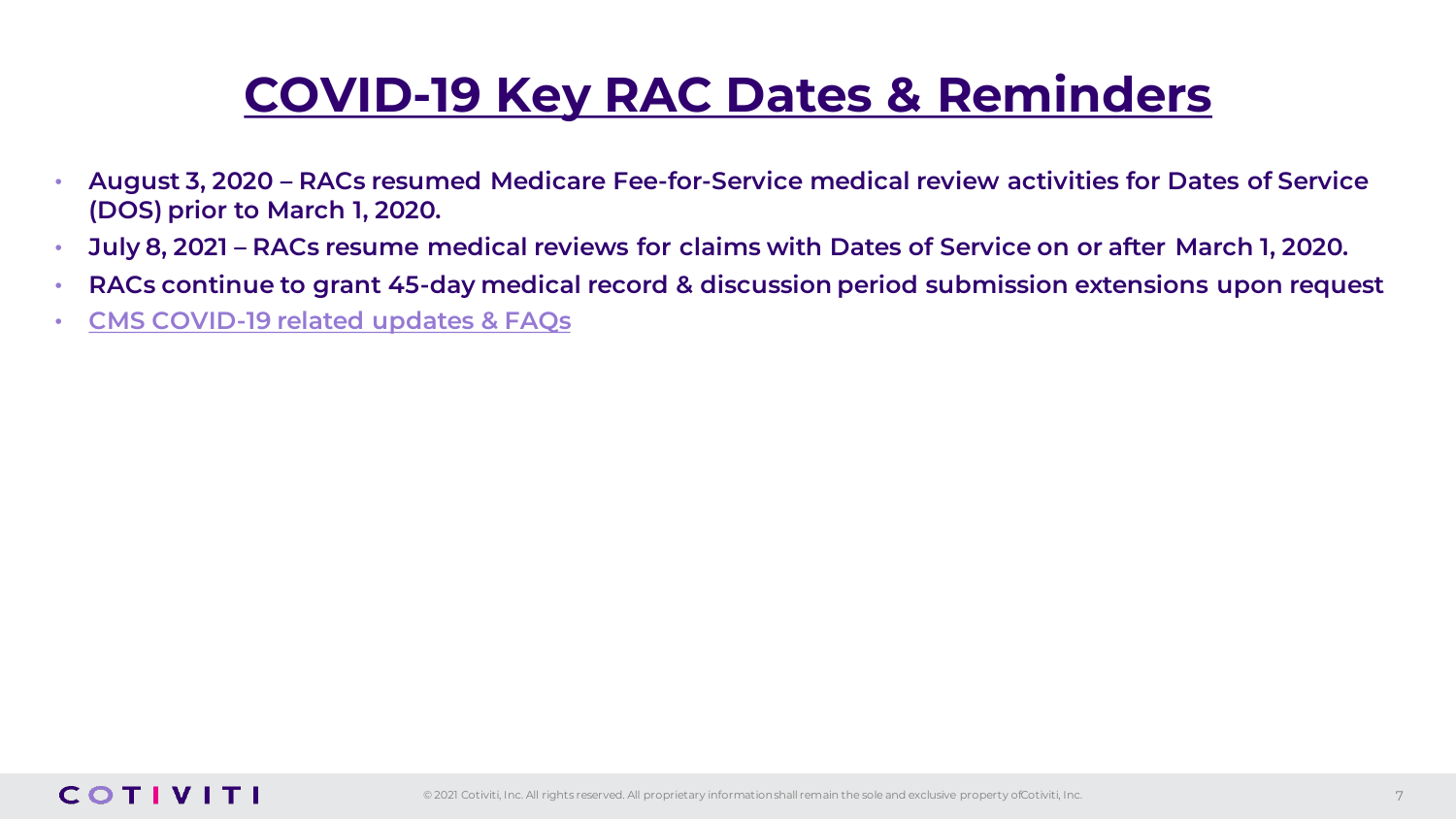## RAC Review Types

What are the different types of RAC Review and how can I tell which my office has received a letter for?

# $-$  O O © 2021 Cotiviti, Inc. All rights reserved. All proprietary information shall remain the sole and exclusive property of Cotiviti, Inc.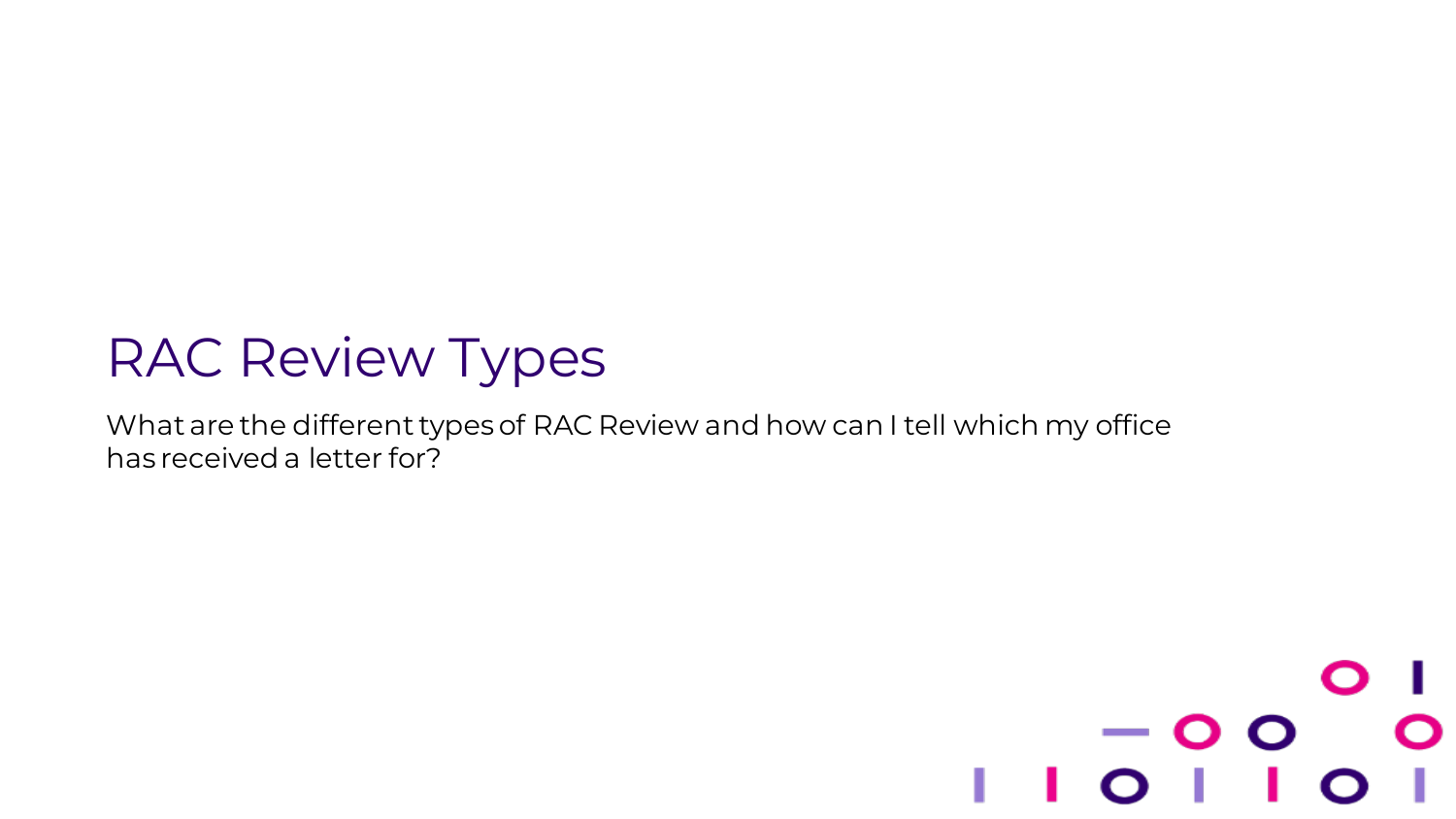### **RAC Post-Payment Review Types**

| <b>Complex</b>                                                   | <b>CMS Required/Referred</b><br>(Complex)                                | <b>Automated</b>                                                                       |  |  |
|------------------------------------------------------------------|--------------------------------------------------------------------------|----------------------------------------------------------------------------------------|--|--|
| Medical records for claim determination                          | CMS Approved, Referred to RACs for review.                               | System identified based on Medicare Regulations, Policies,<br>and Billing Guidelines.  |  |  |
| Additional Documentation Request (ADR) issued to<br>provider.    | Medical records required for claim determination.                        | Does not require review of medical documentation for claim<br>determination.           |  |  |
| ADR applicable to CMS Approved ADR Limits.                       | <b>NOT</b> subject to/counted towards CMS Approved<br><b>ADR Limits.</b> | Informational Letter is issued to the provider as notification<br>of Improper Payment. |  |  |
| Provider has 45-days to submit documentation to RAC.             | Provider has 45-days to submit documentation to<br>RAC.                  | 30-Day Discussion Window based on Informational Letter<br>date.                        |  |  |
| Review completed within 30-days of receipt of records.           | Clinical review completed within 30 days of<br>receipt of documentation. | Claim eligible for adjustment on Day - 31                                              |  |  |
| 30-Day Discussion Window based on Review Results Letter<br>date. | 30-Day Discussion Window based on Review<br>Results Letter date.         | <b>NA</b>                                                                              |  |  |
| Claim eligible for adjustment on Day - 31                        | Claim eligible for adjustment on Day - 31                                | <b>NA</b>                                                                              |  |  |

#### **COTIVITI**

© 2021 Cotiviti, Inc. All rights reserved. All proprietary information shall remain the sole and exclusive property of Cotiviti, Inc.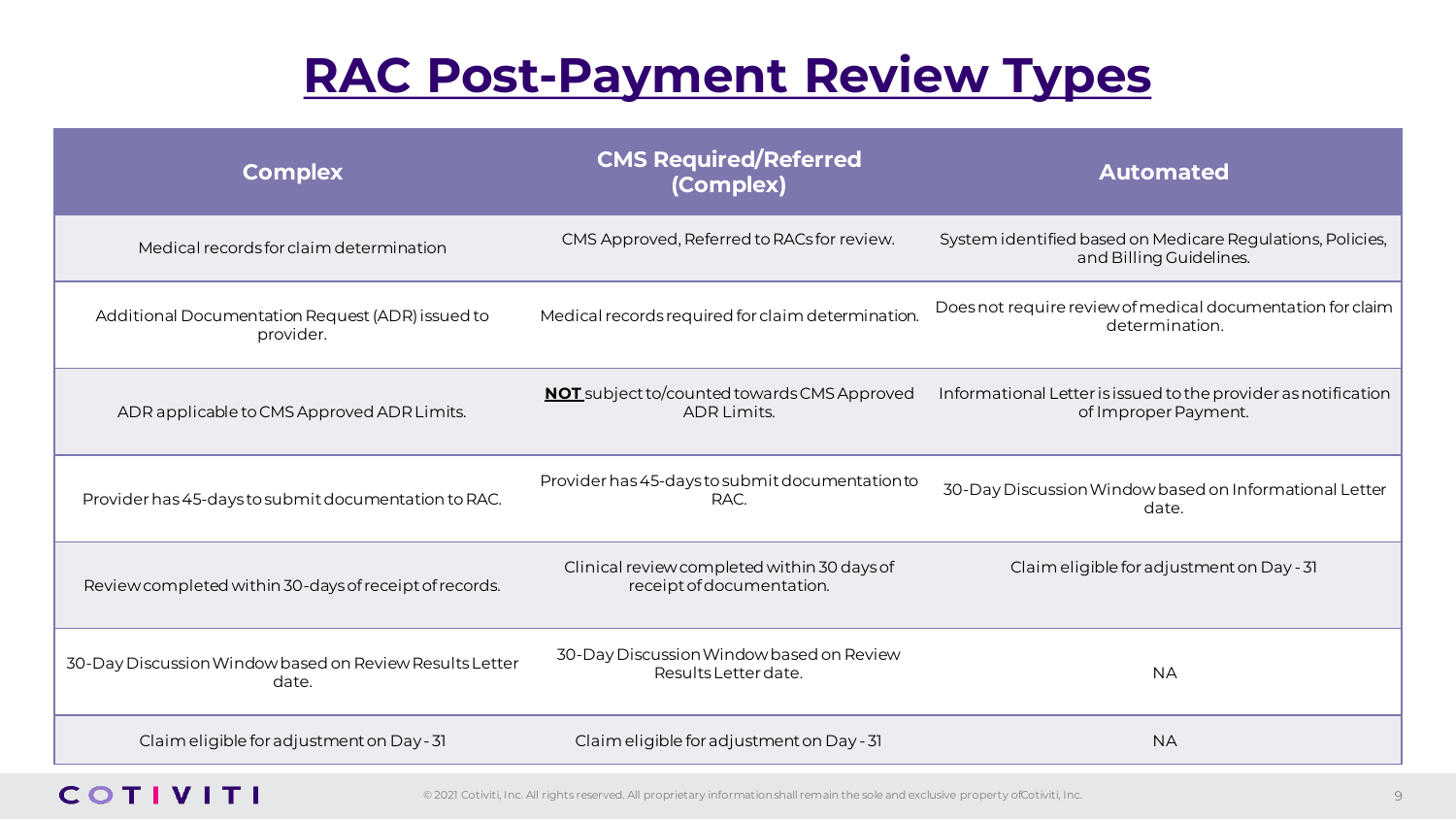### **Additional Documentation Request (ADR) Letter Sample**



#### COTIVITI

© 2021 Cotiviti, Inc. All rights reserved. All proprietary information shall remain the sole and exclusive property of Cotiviti, Inc.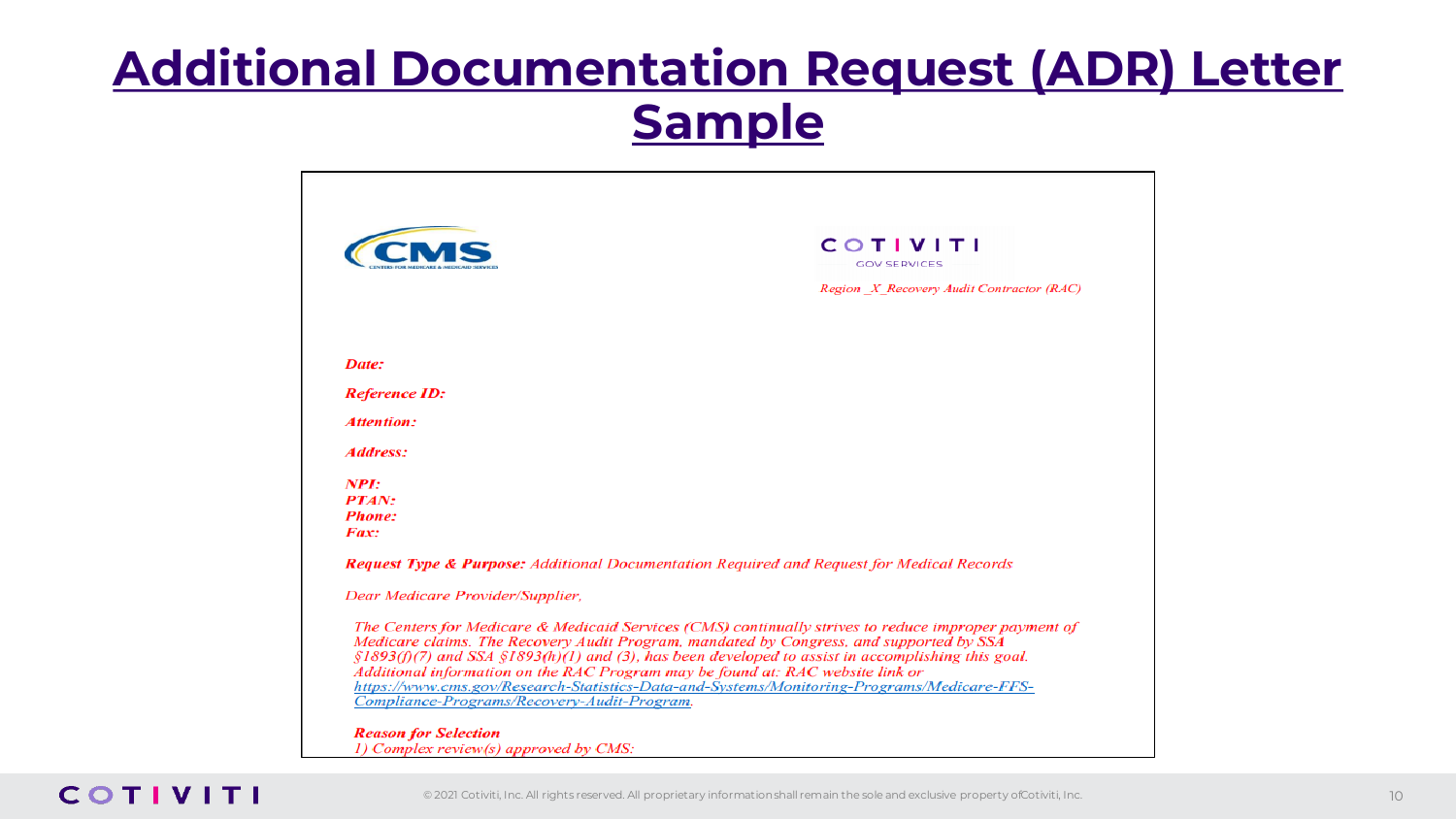### **Review Results Informational Letter (Automated Improper Payment Finding)**

| <b>CENTER FOR MEDICARE</b>                |                                                                                                                                                                                                                                                                                                                                                                                                                                                                                                                                                                                 | <b>COTIVITI</b><br><b>GOV SERVICES</b><br><b>Region 4 Recovery Audit Contractor (RAC)</b> |
|-------------------------------------------|---------------------------------------------------------------------------------------------------------------------------------------------------------------------------------------------------------------------------------------------------------------------------------------------------------------------------------------------------------------------------------------------------------------------------------------------------------------------------------------------------------------------------------------------------------------------------------|-------------------------------------------------------------------------------------------|
|                                           | <b>Review Results - Informational Letter</b>                                                                                                                                                                                                                                                                                                                                                                                                                                                                                                                                    |                                                                                           |
| 5/14/2021                                 |                                                                                                                                                                                                                                                                                                                                                                                                                                                                                                                                                                                 |                                                                                           |
| HospitalName                              |                                                                                                                                                                                                                                                                                                                                                                                                                                                                                                                                                                                 |                                                                                           |
| Address1                                  |                                                                                                                                                                                                                                                                                                                                                                                                                                                                                                                                                                                 |                                                                                           |
| Address <sub>2</sub>                      |                                                                                                                                                                                                                                                                                                                                                                                                                                                                                                                                                                                 |                                                                                           |
| City, State Zip                           |                                                                                                                                                                                                                                                                                                                                                                                                                                                                                                                                                                                 |                                                                                           |
| Dear Medicare Provider,                   |                                                                                                                                                                                                                                                                                                                                                                                                                                                                                                                                                                                 |                                                                                           |
|                                           | The Centers for Medicare & Medicaid Services (CMS) has retained Cotiviti GOV Services (Cotiviti RAC 4).<br>formerly HMS Federal (HMS) to carry out the Recovery Audit Contracting (RAC) program in Region 4. The<br>RAC program is mandated by Congress and supported by SSA §1893(f)(7) and SSA §1893(h)(1) and (3), has a<br>primary goal of identifying Medicare improper payments. Improper payments include overpayments and<br>underpayments. Improper payments may occur because of incorrect coding, lack of sufficient                                                 |                                                                                           |
|                                           | documentation or no documentation, use of an outdated fee schedule or billing for services that do not<br>meet Medicare's coverage and/or medical necessity criteria etc.                                                                                                                                                                                                                                                                                                                                                                                                       |                                                                                           |
|                                           | <b>Your Right to Disagree</b>                                                                                                                                                                                                                                                                                                                                                                                                                                                                                                                                                   |                                                                                           |
|                                           | If you disagree with our findings, you have the option to submit our Discussion Request Form, which must                                                                                                                                                                                                                                                                                                                                                                                                                                                                        |                                                                                           |
|                                           | include evidence to support why you believe the services you provided are covered by Medicare and were                                                                                                                                                                                                                                                                                                                                                                                                                                                                          |                                                                                           |
| properly coded and correctly billed.<br>٠ | If the additional documentation you provide substantiates a change in our original finding, a review<br>outcome letter will be sent providing the outcome of our review.<br>You have thirty (30) days from the date of this Review Results Letter, which is also the date of the<br>Provider Portal notification, to submit the Discussion Period Request in writing. If you require an<br>extension, for submission of the Discussion Period Request please contact us.<br>During this period, or during our review of your Discussion Period Request, Cotiviti RAC 4 will not |                                                                                           |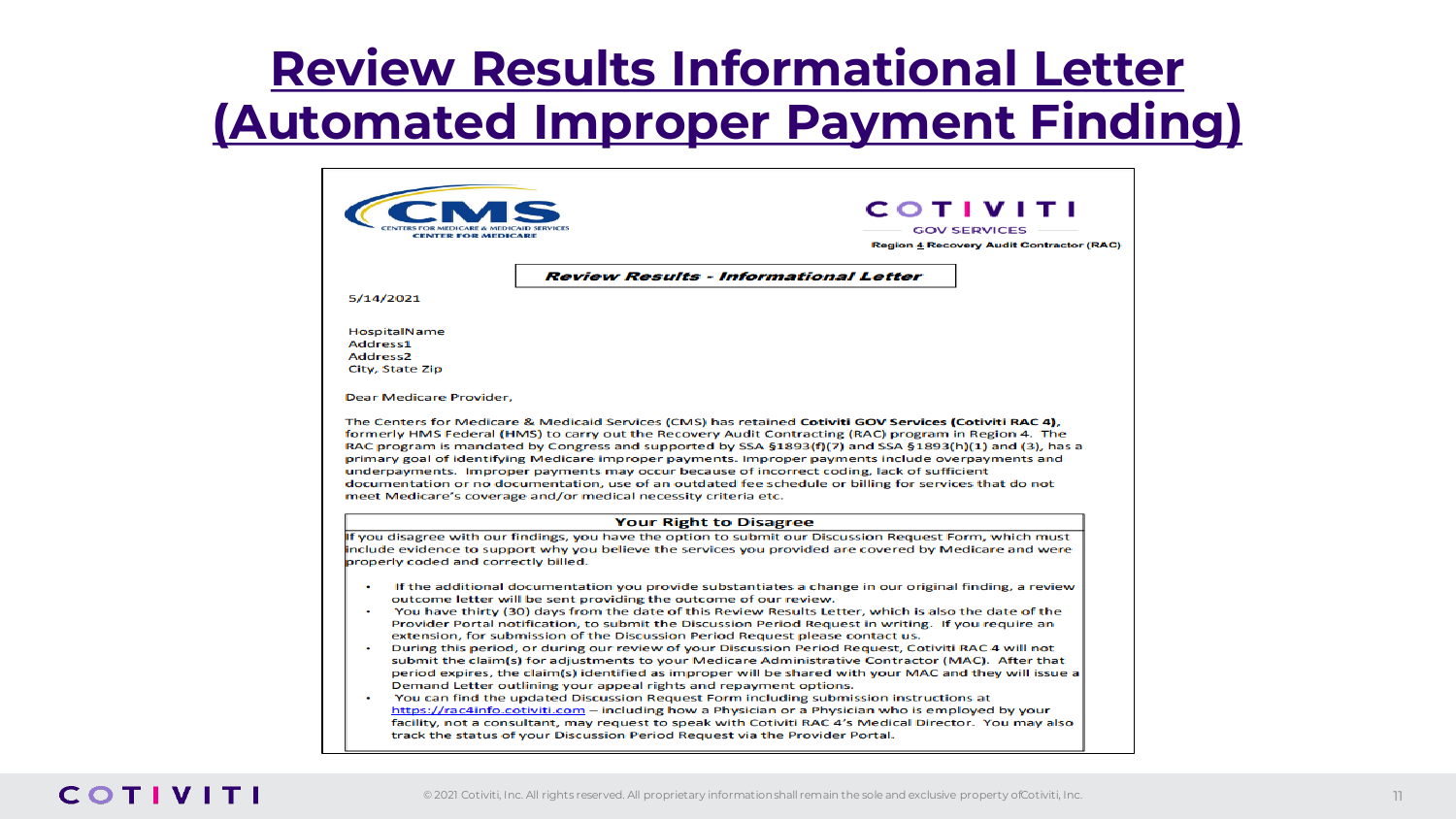## Additional Documentation Request (ADR) Limits

© 2021 Cotiviti, Inc. All rights reserved. All proprietary information shall remain the sole and exclusive property of Cotiviti, Inc.

12

How are ADR limits determined?

How RACs use limits within the program?

Where can you find your office's current ADR limit?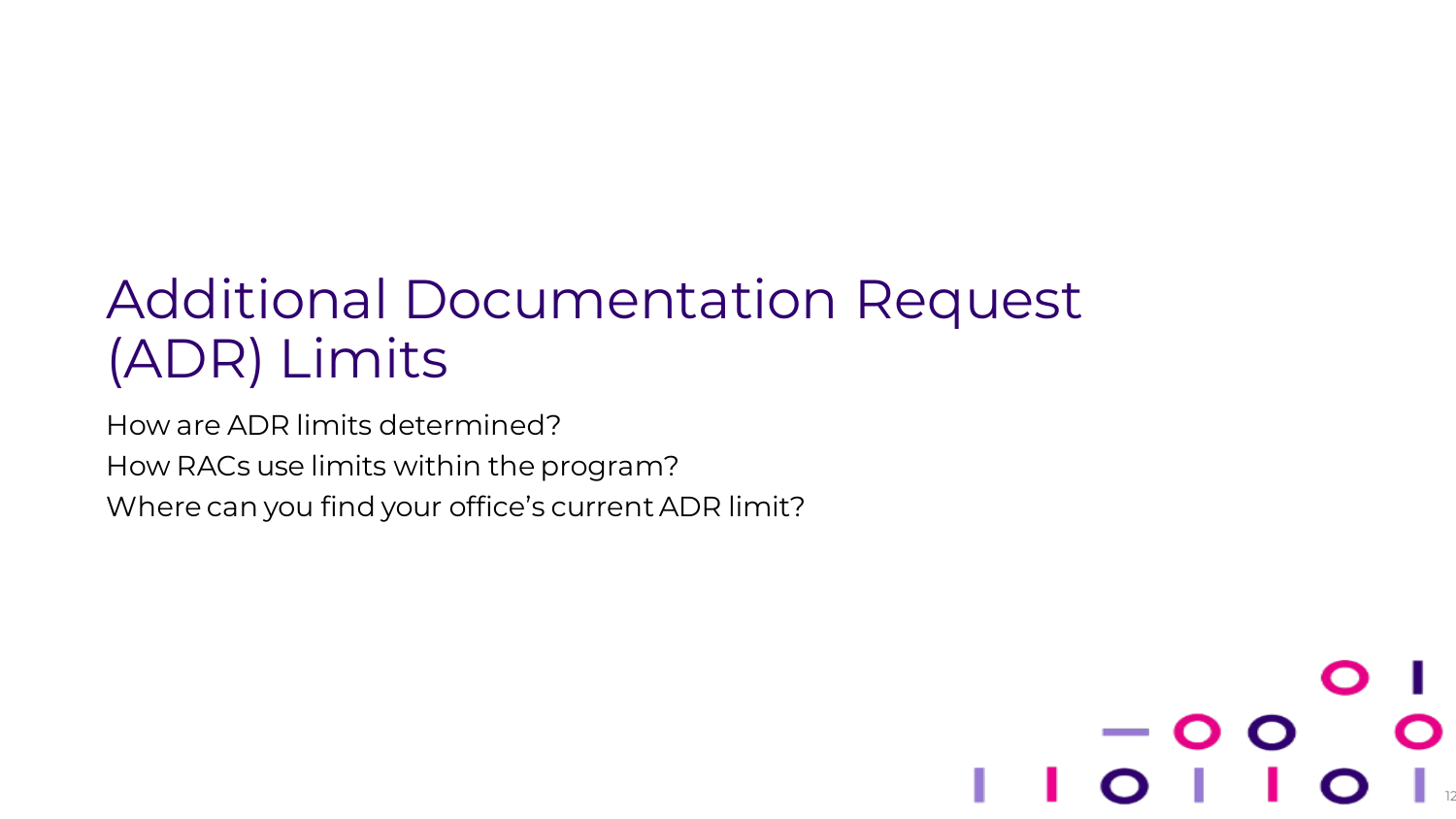## **Institutional (Facility) ADR Limits**

- Baseline annual ADR limit is one-half of one percent (0.5%) of the provider's paid Medicare claims from a previous 12-month period.
- Separate ADR limits for each Type of Bill (TOB).
- ADRs are sent on a 45-day cycle.
- Beginning January 1, 2019, providers with an "annual" ADR limit is greater than one but a "cycle" limit of less than one, will have their ADR cycle limit set at one (1) additional documentation request per 45 days, until their "annual" ADR limit has been reached.
- CMS calculates (or recalculates) Provider Denial Rates, after three 45-day ADR cycles which will then be used to identify a provider's corresponding "Adjusted" ADR Limit.
- Unless otherwise 3 directed by CMS, RAC has a 3-year look-back period based on the claim paid date.
- **[For more information on Part A ADR Limits -](https://www.cms.gov/Research-Statistics-Data-and-Systems/Monitoring-Programs/Medicare-FFS-Compliance-Programs/Recovery-Audit-Program/Downloads/ADR-Limits-Institutional-Provider.pdf) Institutional (Facility) ADR Limits**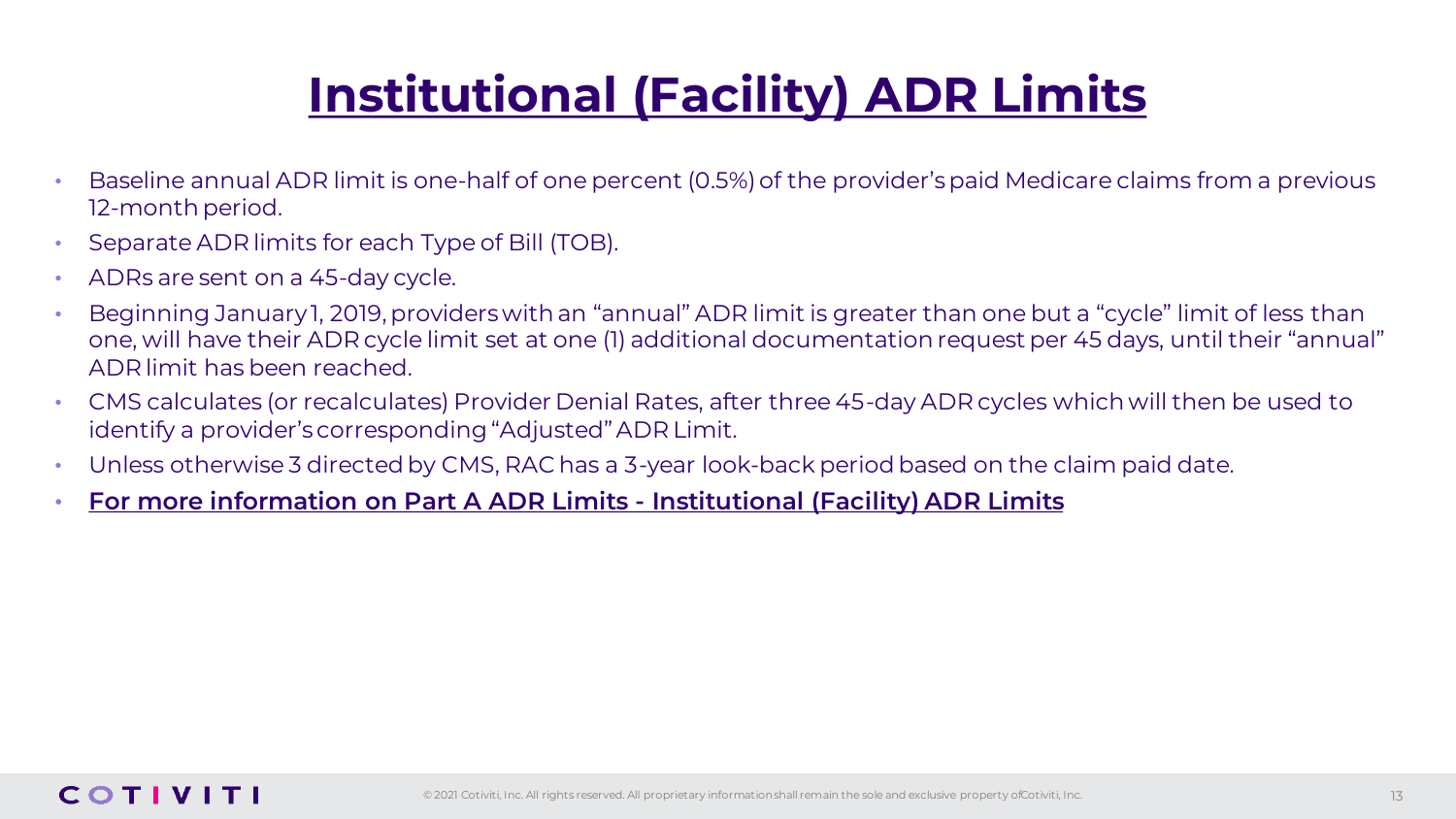## **ADR Limits: Physician/Non-Physician Practitioner**

The limits will be based on the servicing physician or non-physician practitioner's billing Tax Identification Number (TIN), as well as the first three positions of the ZIP code where that physician/non-physician practitioner is physically located.

• ADR limits will be based on the number of individual rendering physicians/non-physician practitioners reported under each TIN/ZIP combination in the previous calendar year.

• **[CMS Physician/Non-Physician Practitioner ADR](https://www.cms.gov/Research-Statistics-Data-and-Systems/Monitoring-Programs/recovery-audit-program/downloads/PhyADR.pdf)  Limits**

| <b>Group/Office Size</b> | Max # of Requests per 45-<br>days |
|--------------------------|-----------------------------------|
| $50+$                    | 50                                |
| $25 - 49$                | 40                                |
| $6 - 24$                 | 25                                |
| Less than 5              | 10                                |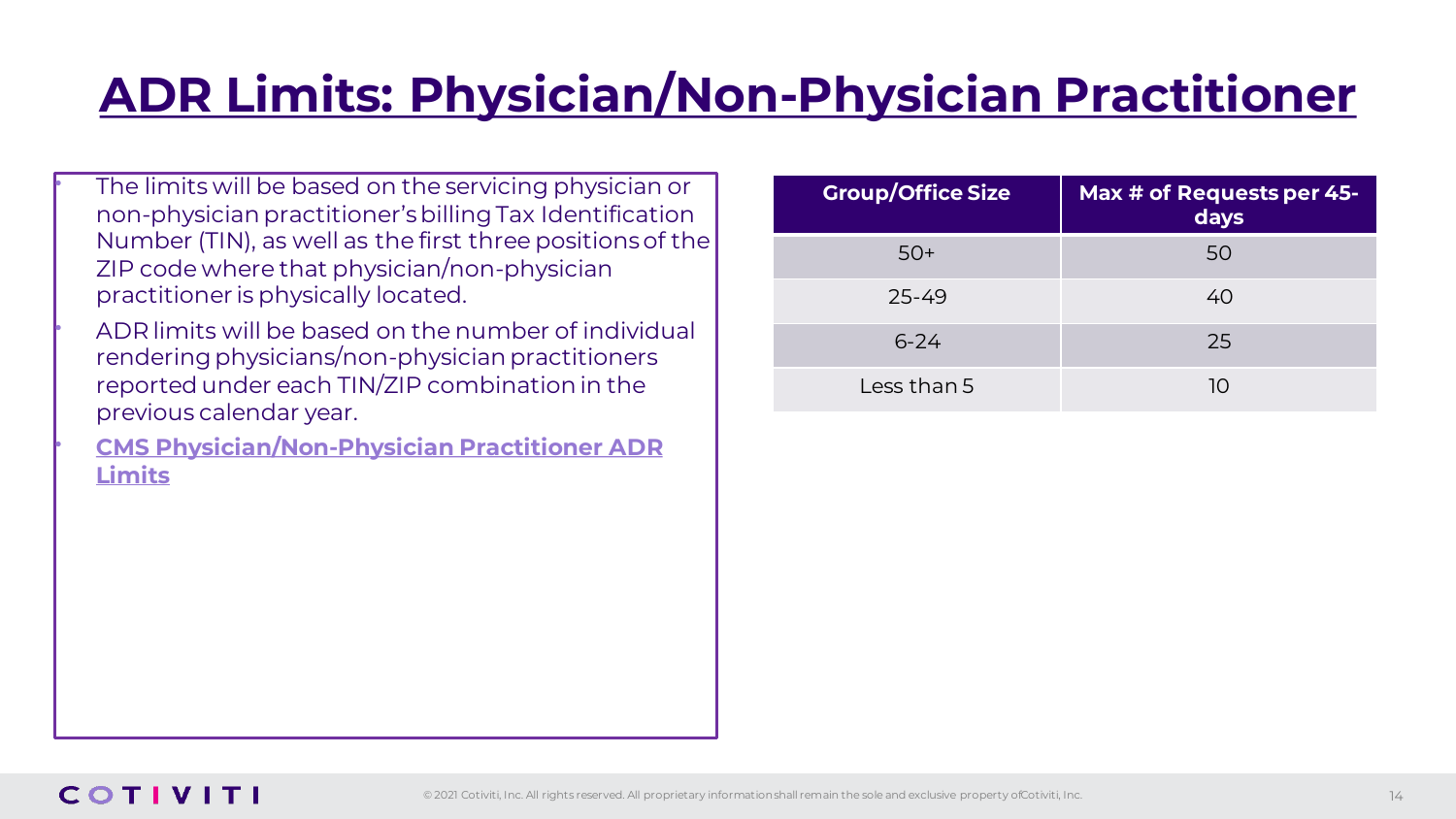### **What are my options for submitting documentation?**



### **NEW! Direct Upload**

• Via Cotiviti's Secure Provider Portal • Authorized Users Only



• Information for submitting records via esMD can be found on CMS' website

• [Get Started with esMD](https://www.cms.gov/Research-Statistics-Data-and-Systems/Computer-Data-and-Systems/ESMD)



### **Postal Mail**

• Images on CD/DVD

• Paper

• Passwords should be communicated to Provider Services upon submission.

#### **Fax**

• Part A Fax: (702) 240-5517

• Part B Fax: (702) 240-5510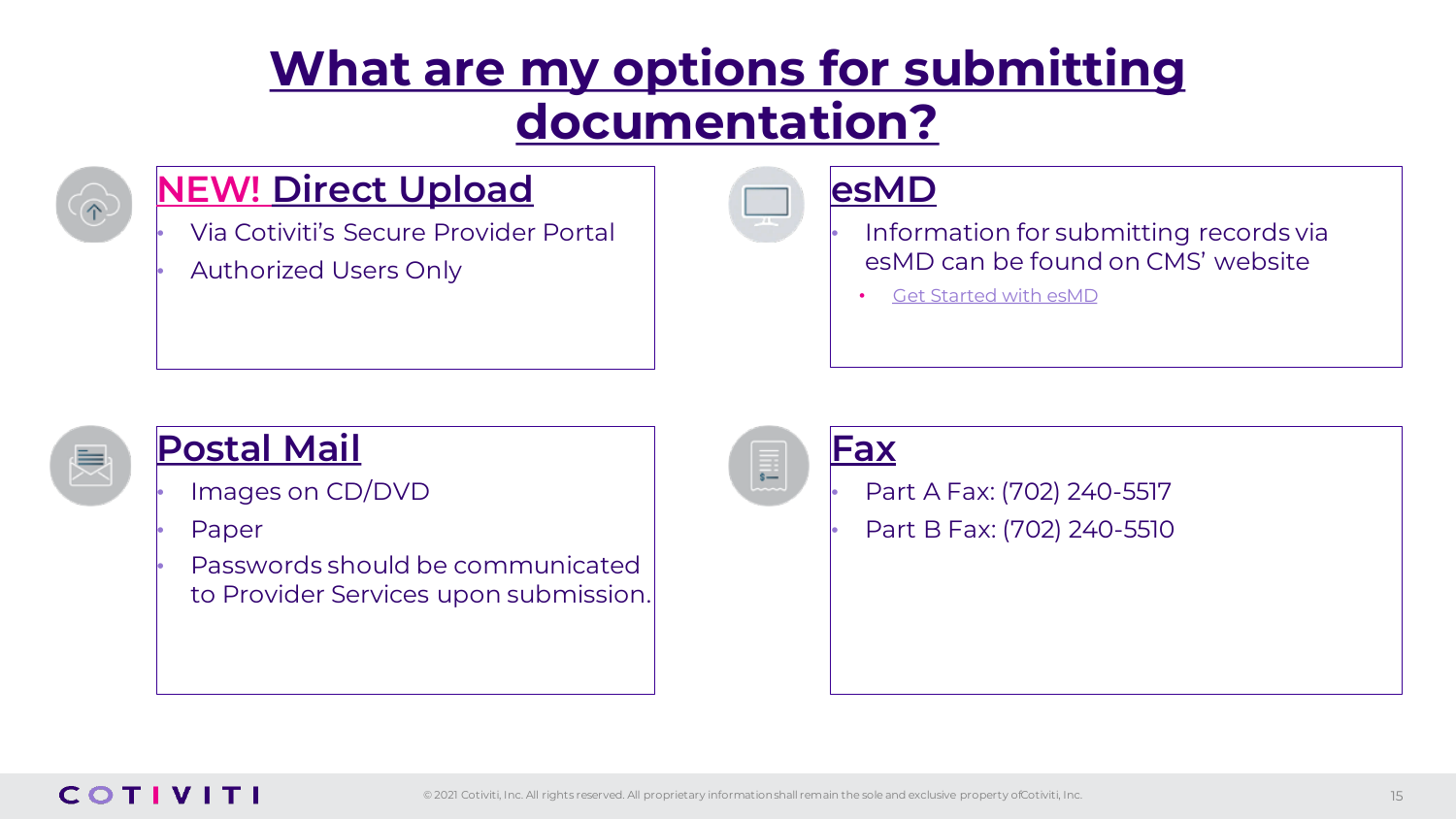### **Does the RAC reimburse Medical Record Copy Fees?**

- \$.12 per page for reproduction of PPS provider records, plus first-class postage.
- \$.15 per page for reproduction of non-PPS institutions and practitioner records, plus first-class postage.
- Providers (such as critical access hospitals) under a Medicare reimbursement system receive no photocopy reimbursement.
- The maximum reimbursement amount per claim for records received via esMD will not exceed \$25.00.
- The maximum reimbursement amount per claim for records not received via esMD will not exceed \$15.00.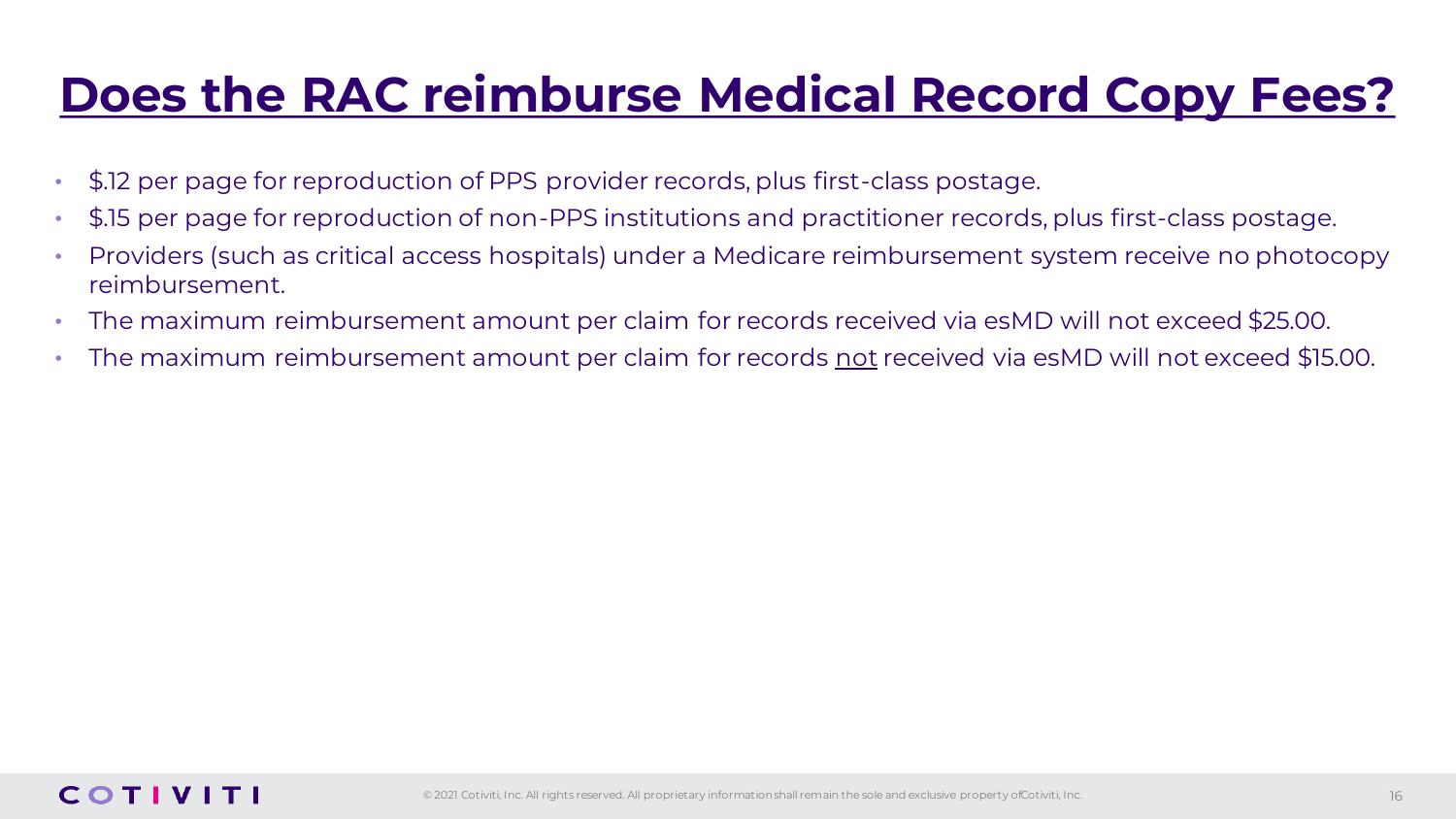## Region 4 Approved New Issues

What is the process for a new issue to be approved for RAC review and how can I identify what new issues Region 4 is actively auditing?

### $\sim 10^{11}$  m  $^{-1}$ © 2021 Cotiviti, Inc. All rights reserved. All proprietary information shall remain the sole and exclusive property of Cotiviti, Inc. 17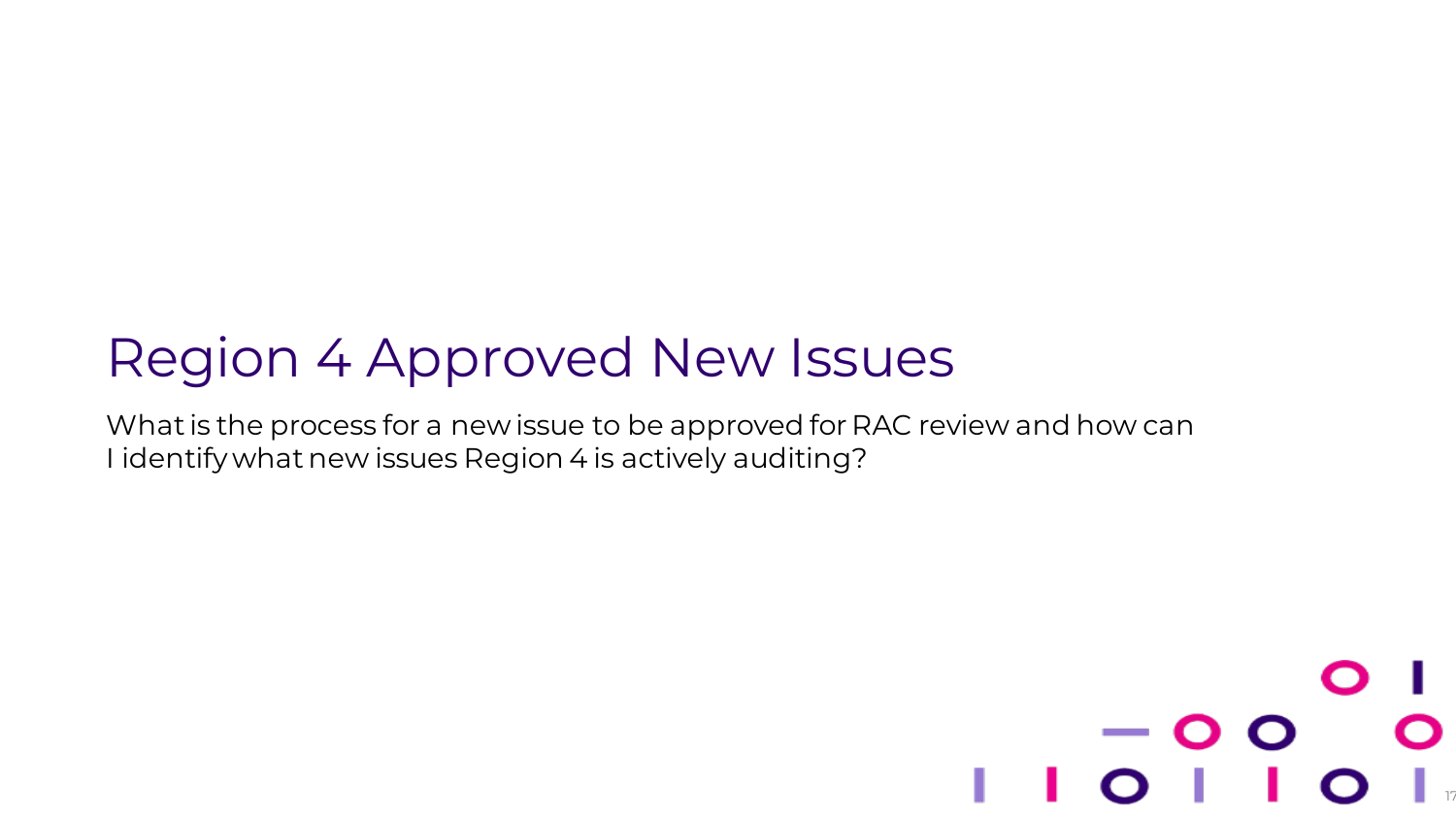### **New Issue Concept Approvals**

| Step 1                                       | Step 2                              | Step 3                                   | Step 4                                     | Step 5                                                                                     |
|----------------------------------------------|-------------------------------------|------------------------------------------|--------------------------------------------|--------------------------------------------------------------------------------------------|
| Concept<br>submission to<br>CMS <sup>1</sup> | <b>CMS Review &amp;</b><br>Approval | 30-Day Provider<br><b>Comment Period</b> | Approved Concept<br><b>Issued to RACs.</b> | <b>RAC Post</b><br><b>Approved New</b><br>Issue 14-days Prior<br>to Initiating<br>Reviews. |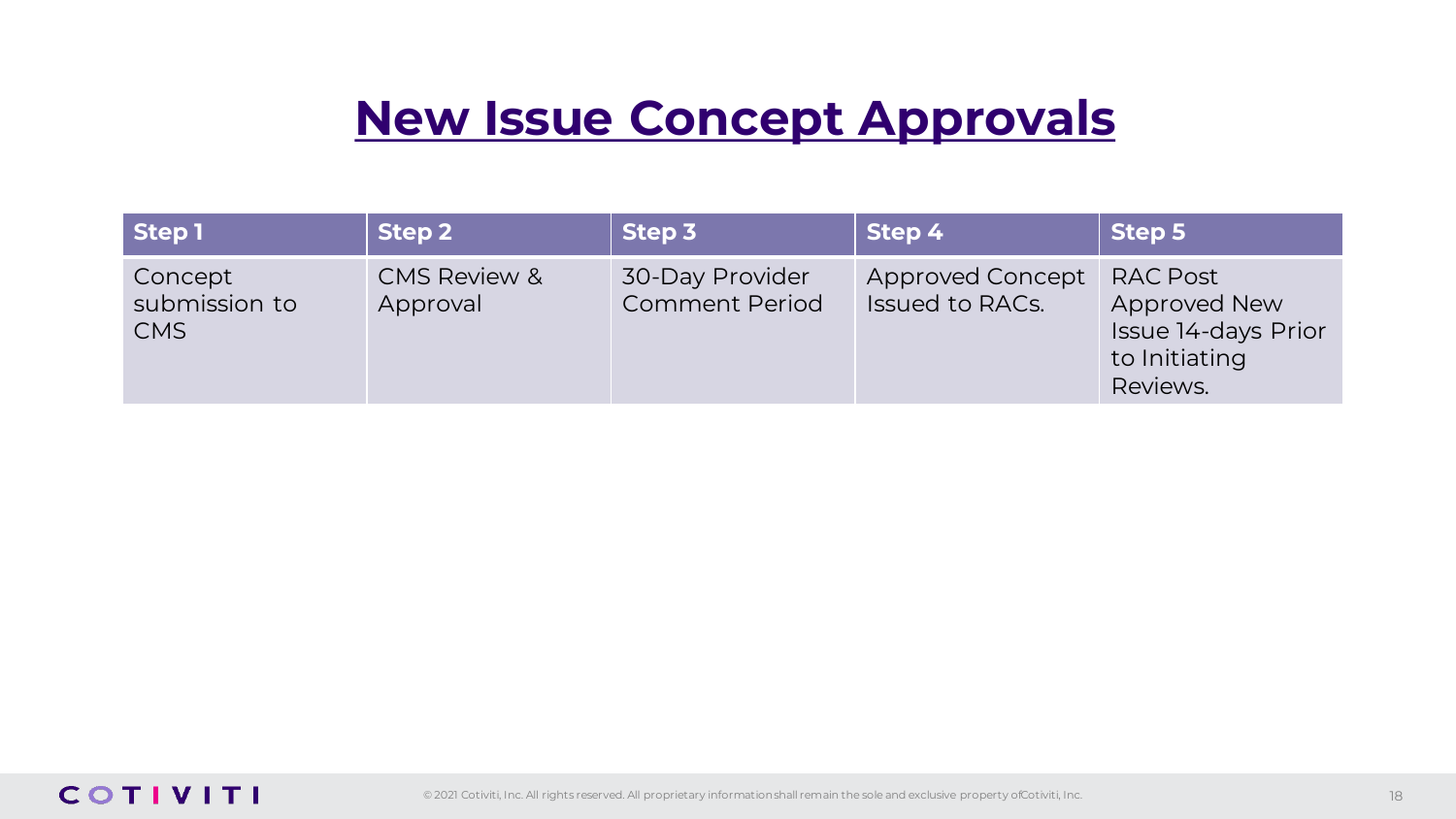### **Top 5 Active Complex Edits**

- **1) Excessive or Insufficient Drugs and Biologicals Units Billed – Drug Waste**
- **2) Ambulatory Payment Classification Coding Validation**
- **3) CMS - RAC Unified Core Complex 3 Stay - SS/SStoCV/**
- **4) Skilled Nursing Facility: Medical Necessity and Documentation Requirements**
- **5) Endovenous Radiofrequency Ablation and Endovenous Laser Treatment (ERFA and EVLT) for Lower Extremity Varicose Veins**

**For a full listing of approved new issues and additional information regarding approved new issues [including supporting Medicare Regulation references please visit Region 4's website at:](https://racinfo.hms.com/Public1/NewIssues.aspx) Region 4 New Issue Page**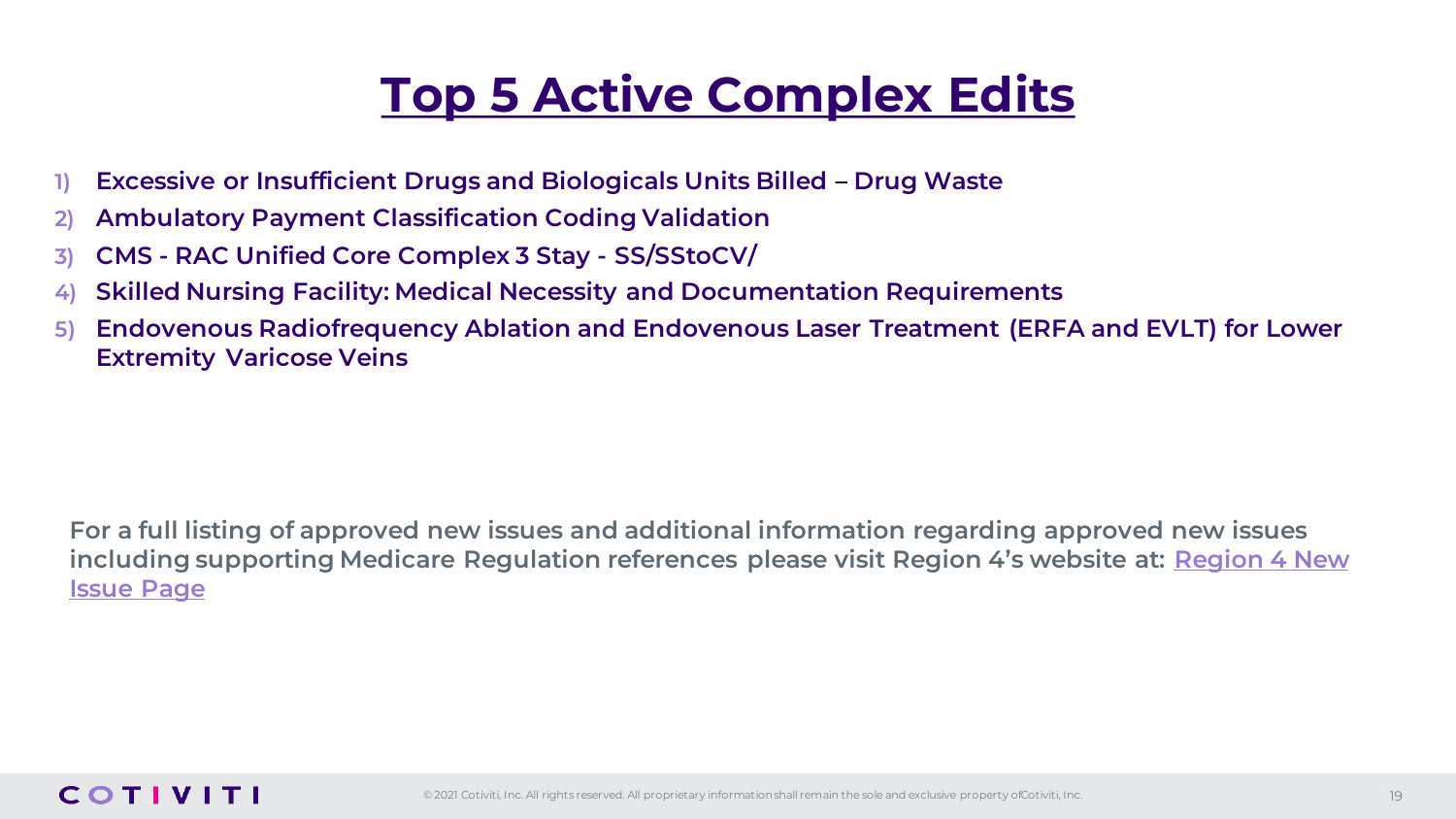### **Top 5 Active Automated Edits**

- **1) Evaluation and Management Services for Office or Other Outpatient Visit Billed for Hospital Inpatients: Incorrect Coding**
- **2) New Patient Visits: Incorrect Coding**
- **3) Nursing Facility Services: Excessive Units**
- **4) Ophthalmology Codes for New Patient: Incorrect Coding**
- **5) Observation Evaluation and Management Services Billed Same Day as Inpatient Admission: Unbundling**

**For a full listing of approved new issues and additional information regarding approved new issues [including supporting Medicare Regulation references please visit Region 4's website at:](https://racinfo.hms.com/Public1/NewIssues.aspx) Region 4 New Issue Page**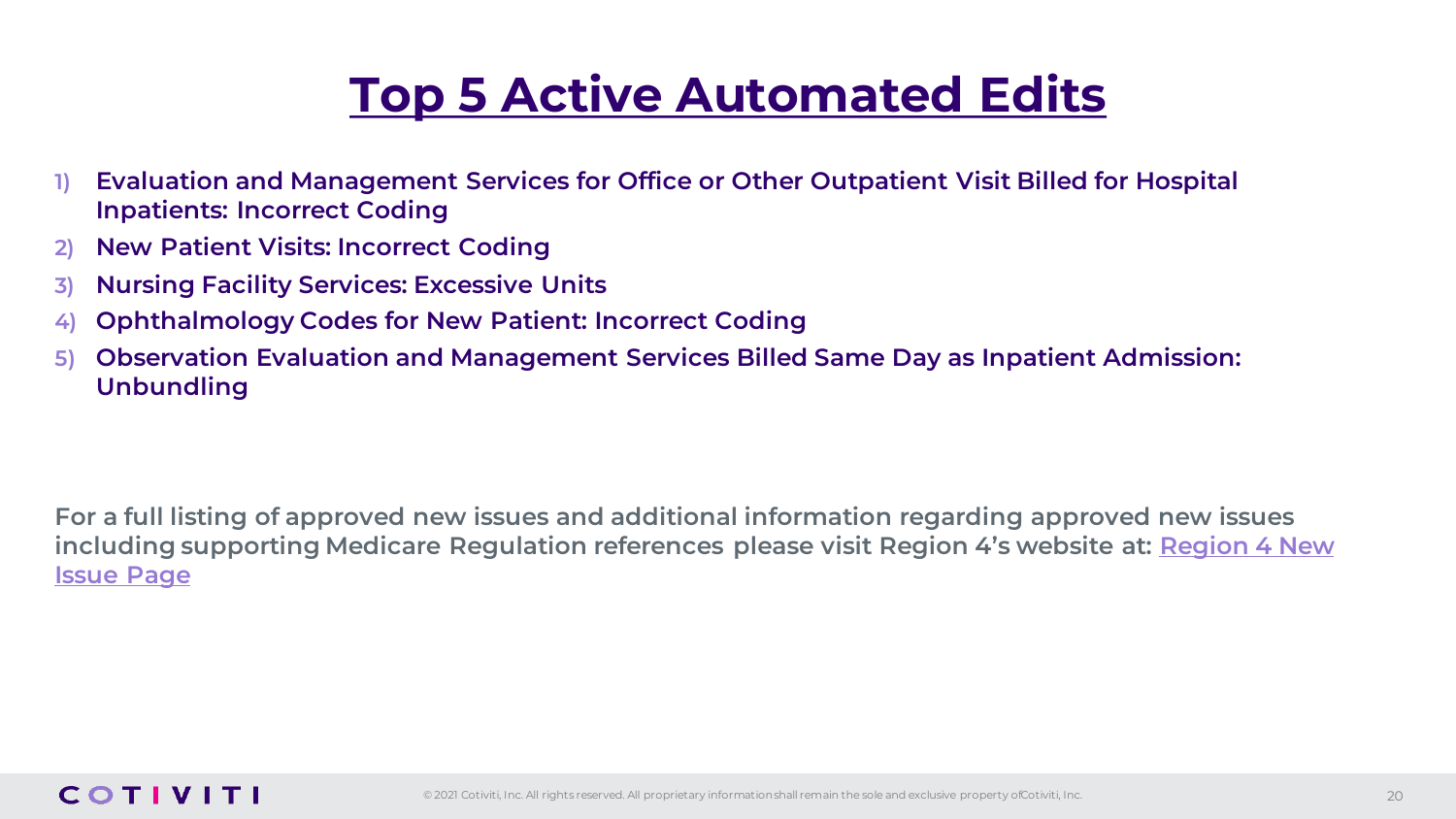## Discussion Period Process

What are my options if I don't agree with the RAC decision?

#### $\mathbf O$ — O O  $\overline{O}$  | © 2021 Cotiviti, Inc. All rights reserved. All proprietary information shall remain the sole and exclusive property of Cotiviti, Inc. 21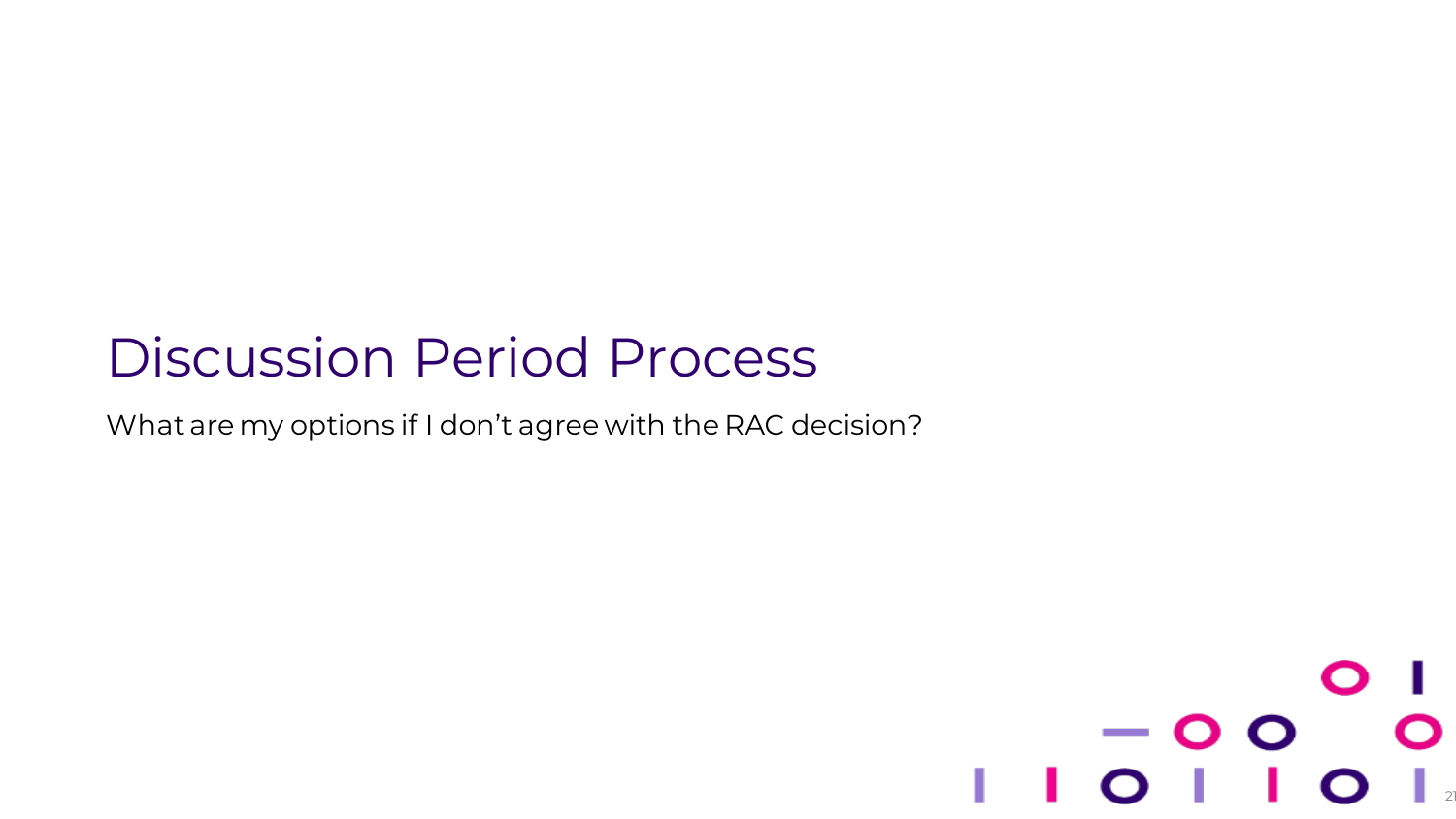### **Discussion Period Requests: Standard Process**

### **When does my discussion period window start?**

- Automated Reviews Informational Letter Date
- Complex Reviews Review Results Letter Date

### **How do I initiate a discussion period request?**

- Submit Discussion Form and supporting documentation to Cotiviti RAC 4 via:
	- o Fax: Part A (702) 240-5595 or Part B (702) 240-5510
	- o *Secure Provider Portal Upload*

### **Key Considerations for Discussion Requests**

- Do not bundle discussion period requests
- Reviews completed by separate independent reviewers.
- Discussion outcomes issued within 30-days from date of receipt.
- Acknowledged in provider portal within 1-business day of receipt.
- Extensions are available upon request.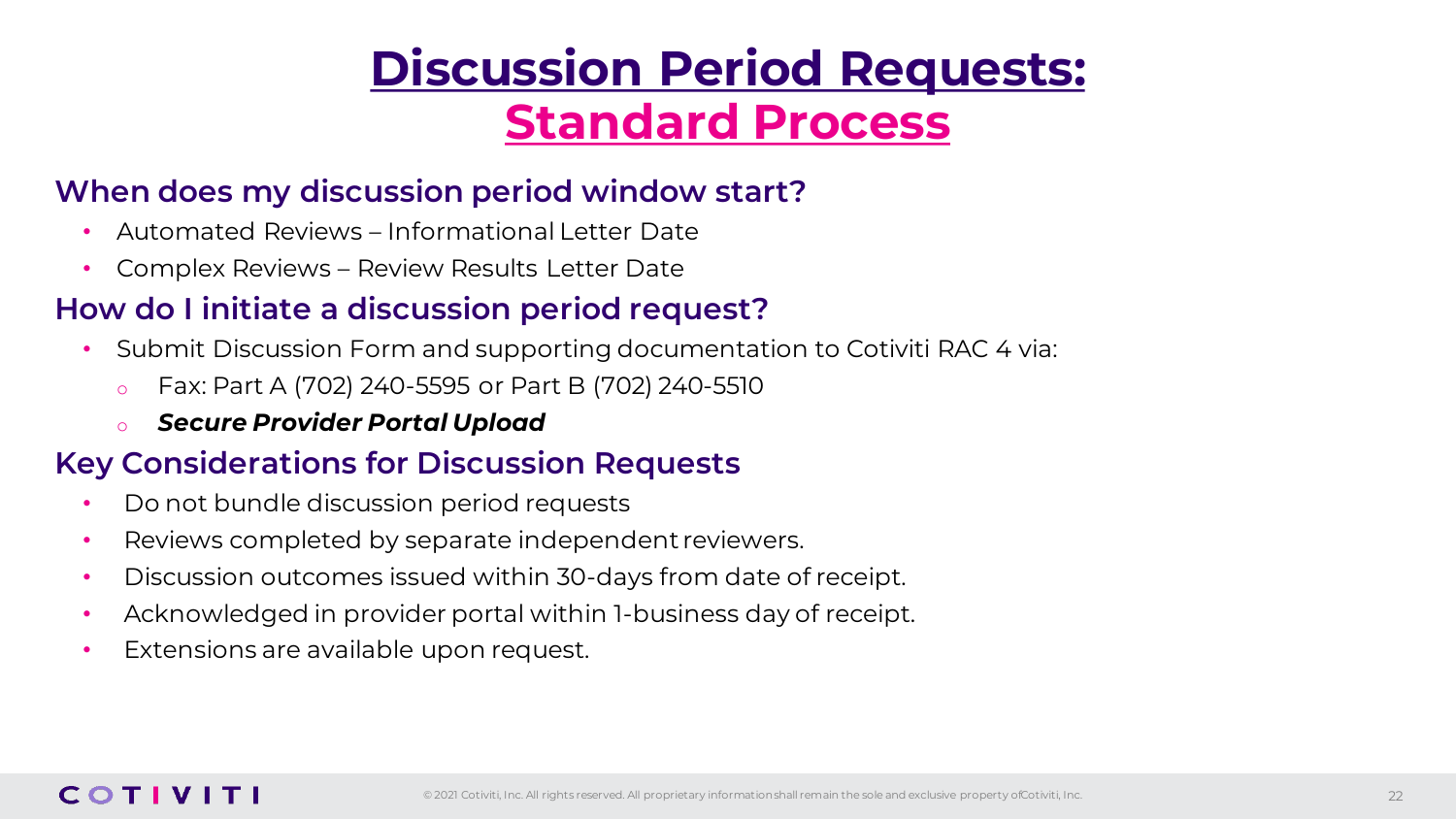### **Discussion Period Request: Peer-To-Peer (P2P) Process**

#### **What is a Peer-To-Peer Discussion?**

• Provides an opportunity for the rendering physician to discuss the review findings with the Contractor Medical Director (CMD) & Review Staff.

#### **Who can participate in a P2P discussion period?**

• Peer-to-Peer discussion requests can be submitted by a physician or staff employed by the provider; participating physician cannot be a consultant.

#### **How do I request a P2P discussion period?**

- Submit completed discussion form and supporting documentation to Cotiviti RAC 4 via:
	- o Fax: Part A (702) 240-5595 or Part B (702) 240-5510
	- o *Secure Provider Portal Upload*

#### **Key Considerations for Discussion Requests**

- Clearly mark P2P box on discussion form.
- Provide point of contact for scheduling.
- 30-day review timeframe must be adhered to.
- Discussion submission extensions are available upon request.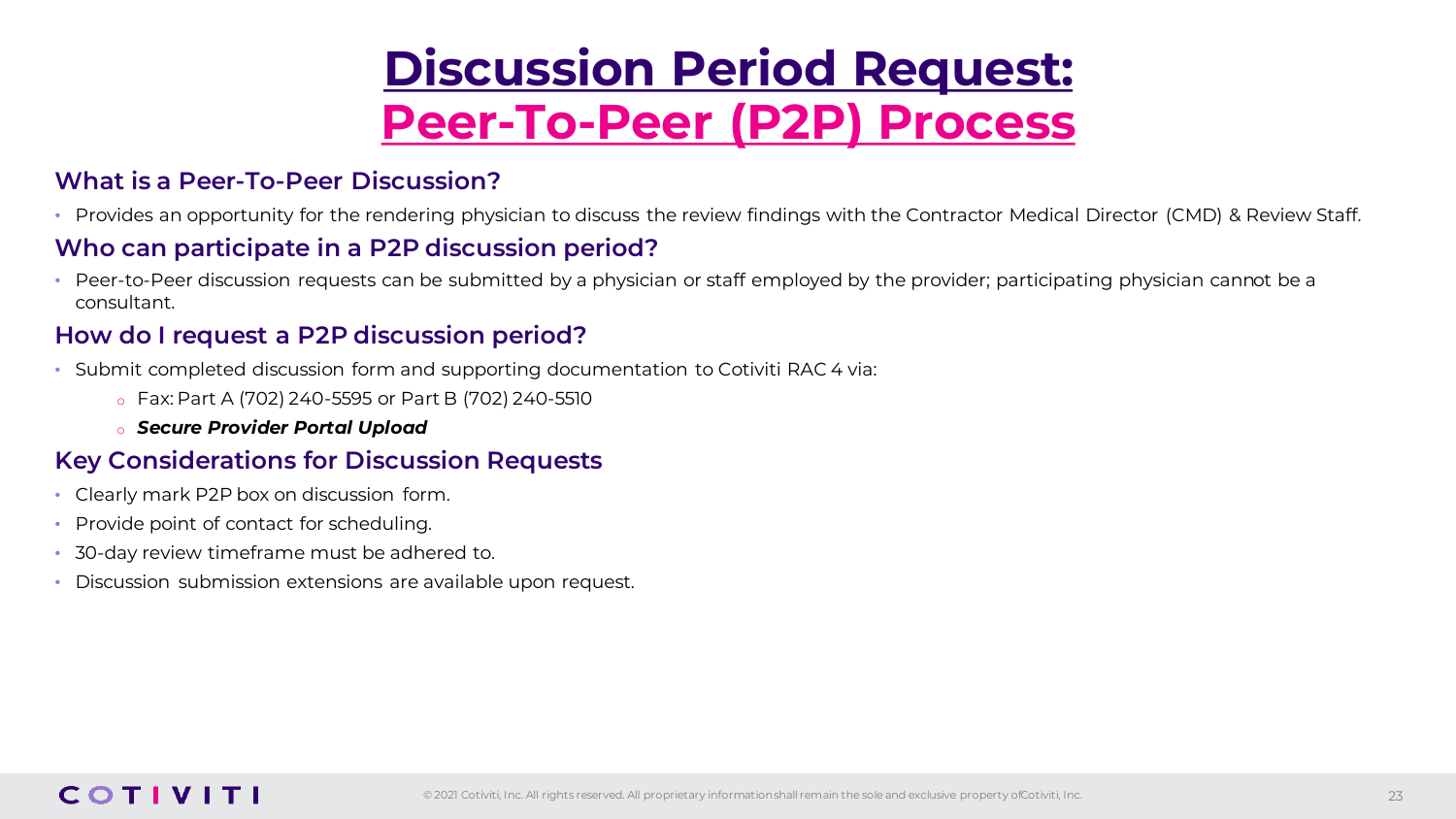### **Discussion Fax Form**

| <b>COTIVITI</b><br><b>GOV SERVICES</b>                                                                                                                                                                                               |                                                                                                                                                                                                                                                                                                           |
|--------------------------------------------------------------------------------------------------------------------------------------------------------------------------------------------------------------------------------------|-----------------------------------------------------------------------------------------------------------------------------------------------------------------------------------------------------------------------------------------------------------------------------------------------------------|
|                                                                                                                                                                                                                                      | <b>REGION 4 RECOVERY AUDIT CONTRACTOR (RAC)</b><br><b>DISCUSSION PERIOD SUBMISSION FORM</b><br>PART B: PHYSICIAN/NON-PHYSICIAN PRACTIONERS                                                                                                                                                                |
| To:<br><b>RAC 4 Part Discussion Period Review</b>                                                                                                                                                                                    | Fax:<br><u> 1989 - Johann Stein, mars an de Brazilia (b. 1989)</u>                                                                                                                                                                                                                                        |
| From: <u>Contract Contract Contract Contract Contract Contract Contract Contract Contract Contract Contract Contract Contract Contract Contract Contract Contract Contract Contract Contract Contract Contract Contract Contract</u> | Date:<br>the control of the control of the control of the control of the control of                                                                                                                                                                                                                       |
|                                                                                                                                                                                                                                      | Fax Number: 2008 2012 2022 2023                                                                                                                                                                                                                                                                           |
| Email Address: No. 1996. The Contract of the Contract of the Contract of the Contract of the Contract of the Contract of the Contract of the Contract of the Contract of the Contract of the Contract of the Contract of the C       |                                                                                                                                                                                                                                                                                                           |
|                                                                                                                                                                                                                                      |                                                                                                                                                                                                                                                                                                           |
| Is this a Peer-to-Peer Discussion Request?<br>requesting to schedule a teleconference with the Contractor Medical Director and Review Staff.                                                                                         | <b>TYES</b><br>NO (I am not requesting a teleconference)<br>Note: A physician or a physician employed by the Provider, not a consultant, may request to hold discussions with the<br>RAC 4 Contractor Medical Director (CMD). Please donot select "yes" if a physician employed with your facility is not |
| determination for:<br><b>Audit Number:</b>                                                                                                                                                                                           | Please review the attached additional materials and re-evaluate the original improper payment                                                                                                                                                                                                             |
| Claim Number                                                                                                                                                                                                                         |                                                                                                                                                                                                                                                                                                           |
| <b>Provider Name:</b>                                                                                                                                                                                                                |                                                                                                                                                                                                                                                                                                           |
| <b>Provider Number:</b>                                                                                                                                                                                                              |                                                                                                                                                                                                                                                                                                           |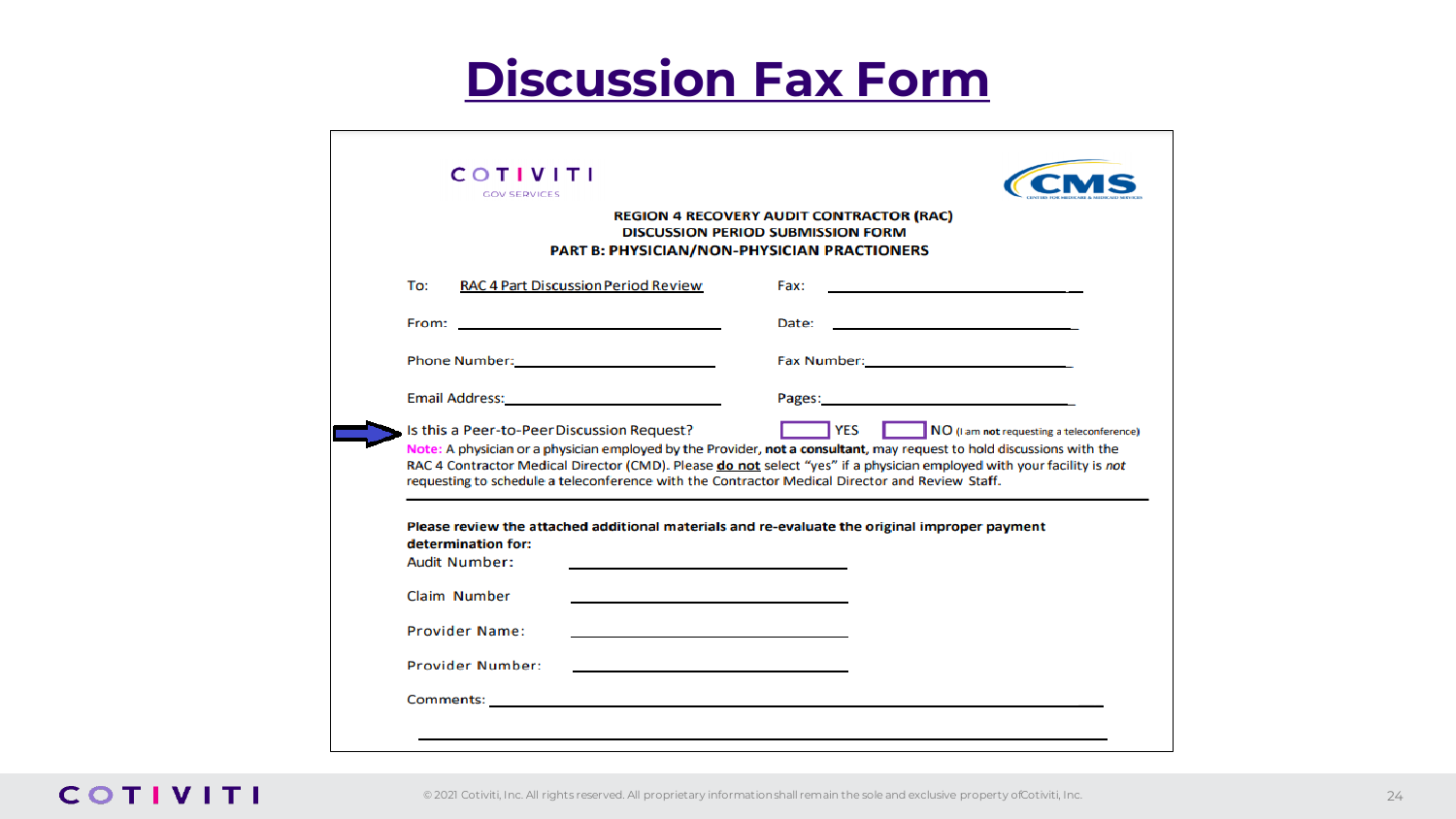## Region 4 Provider Portal

What are the features & benefits of the Region 4 Website and Portal?

### $\bullet$  $-$  O O © 2021 Cotiviti, Inc. All rights reserved. All proprietary information shall remain the sole and exclusive property of Cotiviti, Inc. 25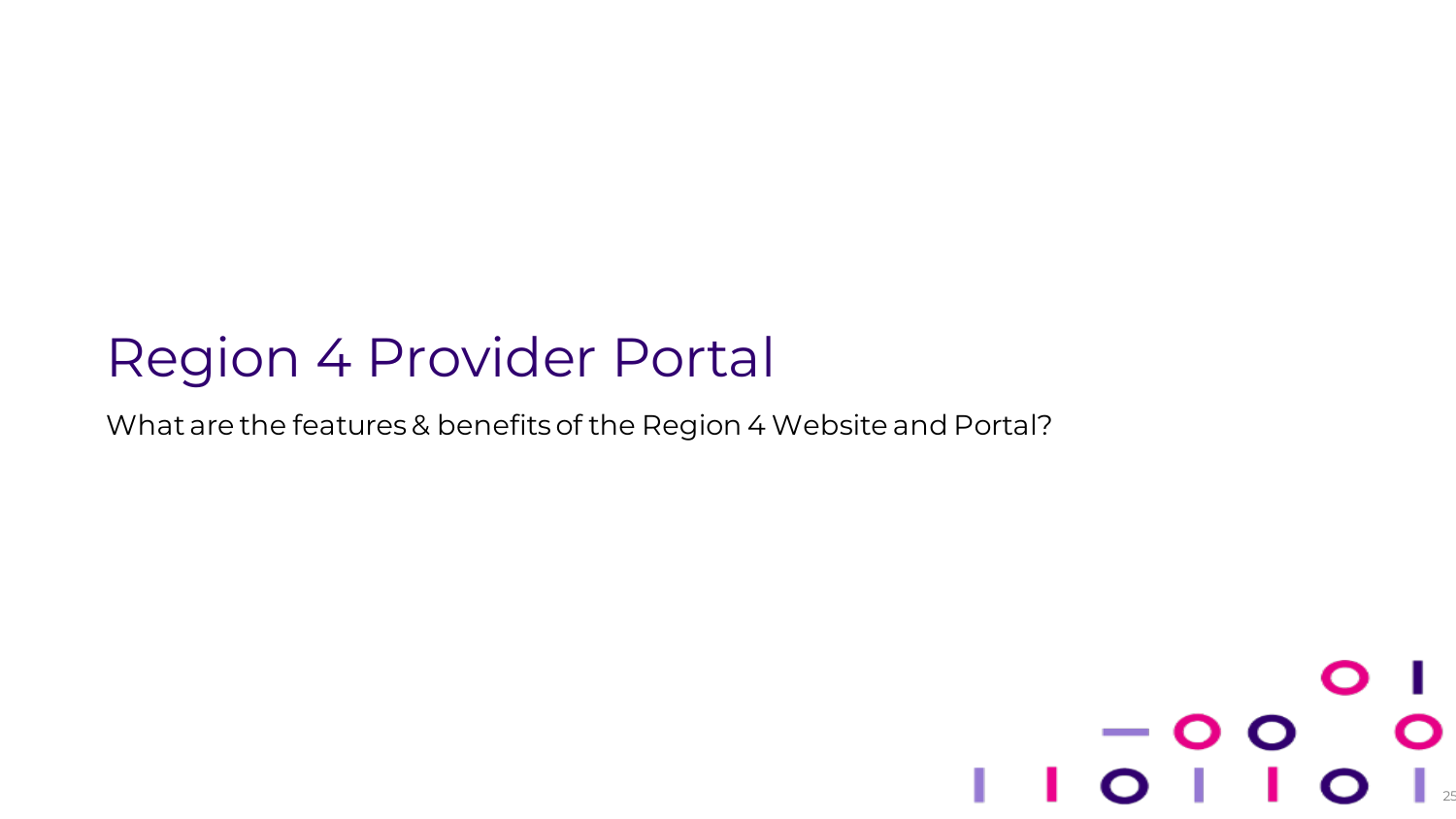## **The Region 4 Provider Portal Features:**

- ✓ NEW! Upload Medical and Discussion Documentation
- ✓ Customize mailing address for ADRs and letters
- Review all CMS approved new issues
- $\checkmark$  View ADR limit by Bill Type
- Track Additional Documentation Requests
- ✓ Confirm receipt of medical documentation
- Track review status and outcome
- Confirm receipt of discussion and correspondence submissions
- $\checkmark$  View discussion period outcome
- $\checkmark$  View appeal status
- $\sqrt{ }$  Track claim closures
- ✓ Obtain copies of ADR, Review Results, Informational and Closure Letters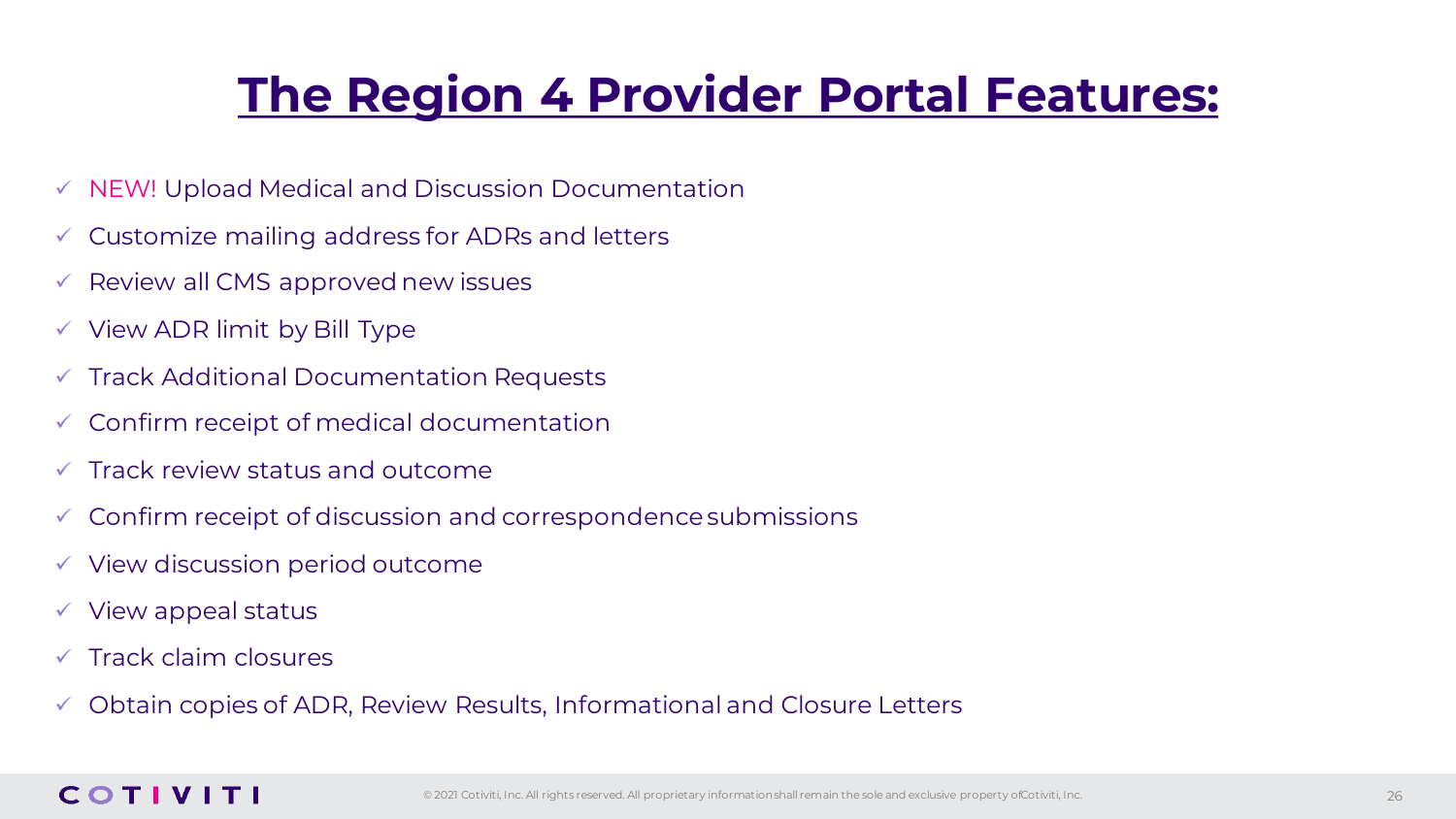### **Secure Document Uploads**

| <b>COTIVITI</b>                                     | <b>GOV SERVICES</b> |                      |                                |                  |                                      |                               |                                           |                                     |                        |
|-----------------------------------------------------|---------------------|----------------------|--------------------------------|------------------|--------------------------------------|-------------------------------|-------------------------------------------|-------------------------------------|------------------------|
| Home                                                | Region 4 Info       | <b>Provider Info</b> | <b>Medical Record Tracking</b> |                  | <b>Informational Letter Tracking</b> |                               | <b>Discussion/Correspondence Tracking</b> | <b>Documents</b>                    | <b>Appeal Tracking</b> |
|                                                     |                     |                      | <b>Provider Number:</b>        |                  |                                      | Search                        |                                           |                                     |                        |
| <b>Documents</b>                                    |                     |                      |                                |                  |                                      |                               |                                           |                                     |                        |
| Click on the claim number to view/upload documents. |                     |                      |                                |                  |                                      |                               |                                           |                                     |                        |
|                                                     |                     |                      |                                |                  | <b>Documents Table</b>               |                               |                                           |                                     |                        |
| RAC Case ID                                         |                     | <b>Claim Number</b>  | Date Of Service<br><b>From</b> | $\underline{I0}$ | Date Of Service                      | <b>Patient Control Number</b> | <b>Documents Attached</b>                 | <b>Documents</b><br><b>Uploaded</b> |                        |
|                                                     |                     |                      |                                |                  |                                      |                               |                                           |                                     |                        |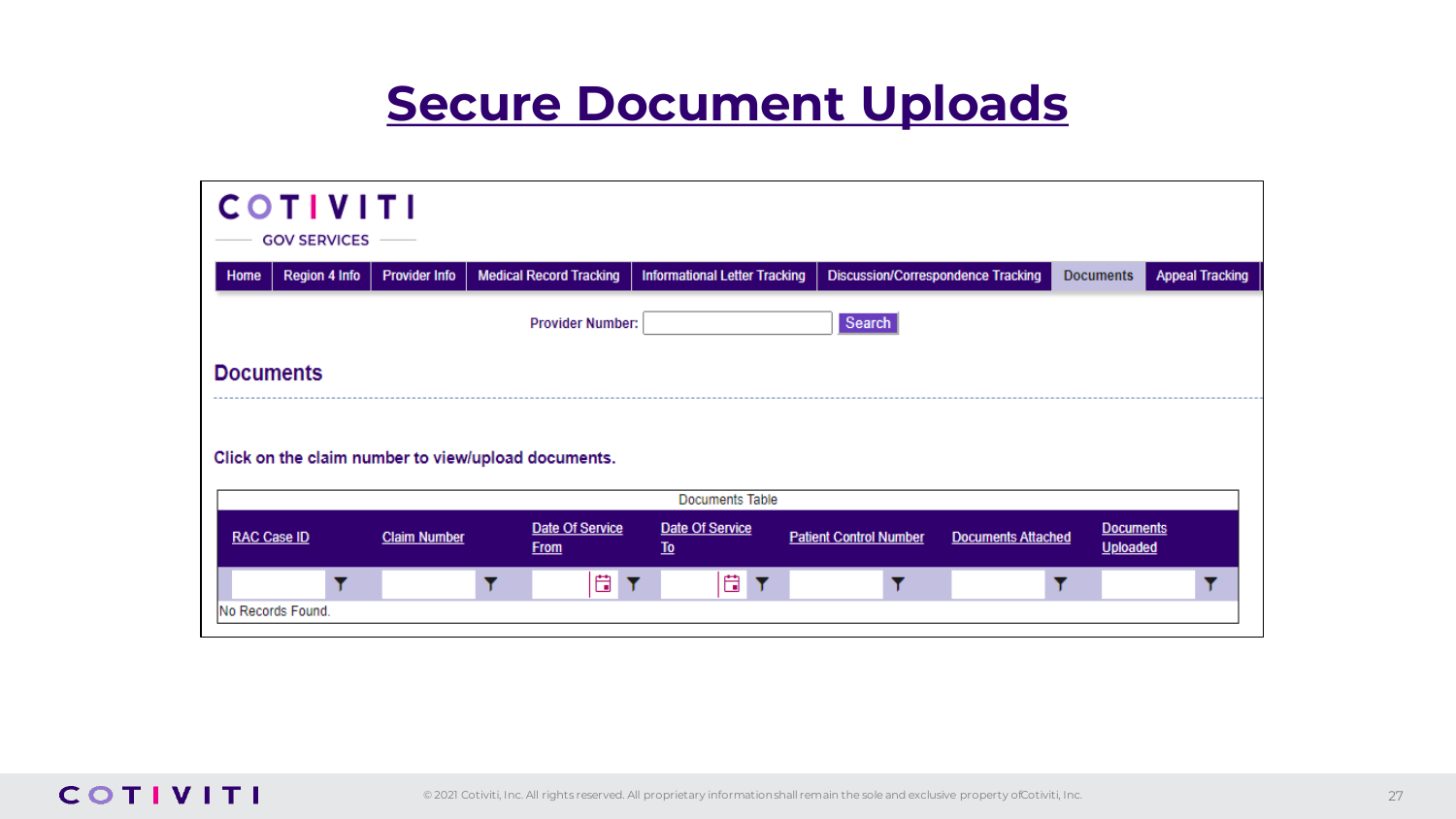### **Customize Your Contact Information**

| <b>COTIVITI</b><br><b>GOV SERVICES</b>                                                                                                |                                |                                                          |                                                    |                  |                        |  |  |  |
|---------------------------------------------------------------------------------------------------------------------------------------|--------------------------------|----------------------------------------------------------|----------------------------------------------------|------------------|------------------------|--|--|--|
| Region 4 Info<br><b>Provider Info</b><br>Home                                                                                         | <b>Medical Record Tracking</b> | <b>Informational Letter Tracking</b>                     | <b>Discussion/Correspondence Tracking</b>          | <b>Documents</b> | <b>Appeal Tracking</b> |  |  |  |
|                                                                                                                                       | <b>Provider Number:</b>        |                                                          | Search                                             |                  |                        |  |  |  |
| <b>Manage Contact Information</b>                                                                                                     |                                |                                                          |                                                    |                  |                        |  |  |  |
|                                                                                                                                       | Provider Table                 |                                                          |                                                    |                  |                        |  |  |  |
| <b>Address from Claims Processing Contractor</b>                                                                                      |                                | <b>Contact to Receive Medical Record Request Letters</b> | <b>Contact to Receive Improper Payment Letters</b> |                  |                        |  |  |  |
| No Provider Selected.                                                                                                                 |                                |                                                          |                                                    |                  |                        |  |  |  |
| <b>Website Users</b>                                                                                                                  |                                |                                                          |                                                    |                  |                        |  |  |  |
| We request up to 7 contacts, CEO, CFO, Compliance Officer, CMO, IT contact; including 2 additional staff of your choice listed above. |                                |                                                          |                                                    |                  |                        |  |  |  |
| <b>Provider Contact Table</b>                                                                                                         |                                |                                                          |                                                    |                  |                        |  |  |  |
| <b>Contact Name</b>                                                                                                                   | <b>Title</b>                   | <b>Department</b>                                        | <b>Email</b>                                       |                  |                        |  |  |  |
| No records found.                                                                                                                     |                                |                                                          |                                                    |                  |                        |  |  |  |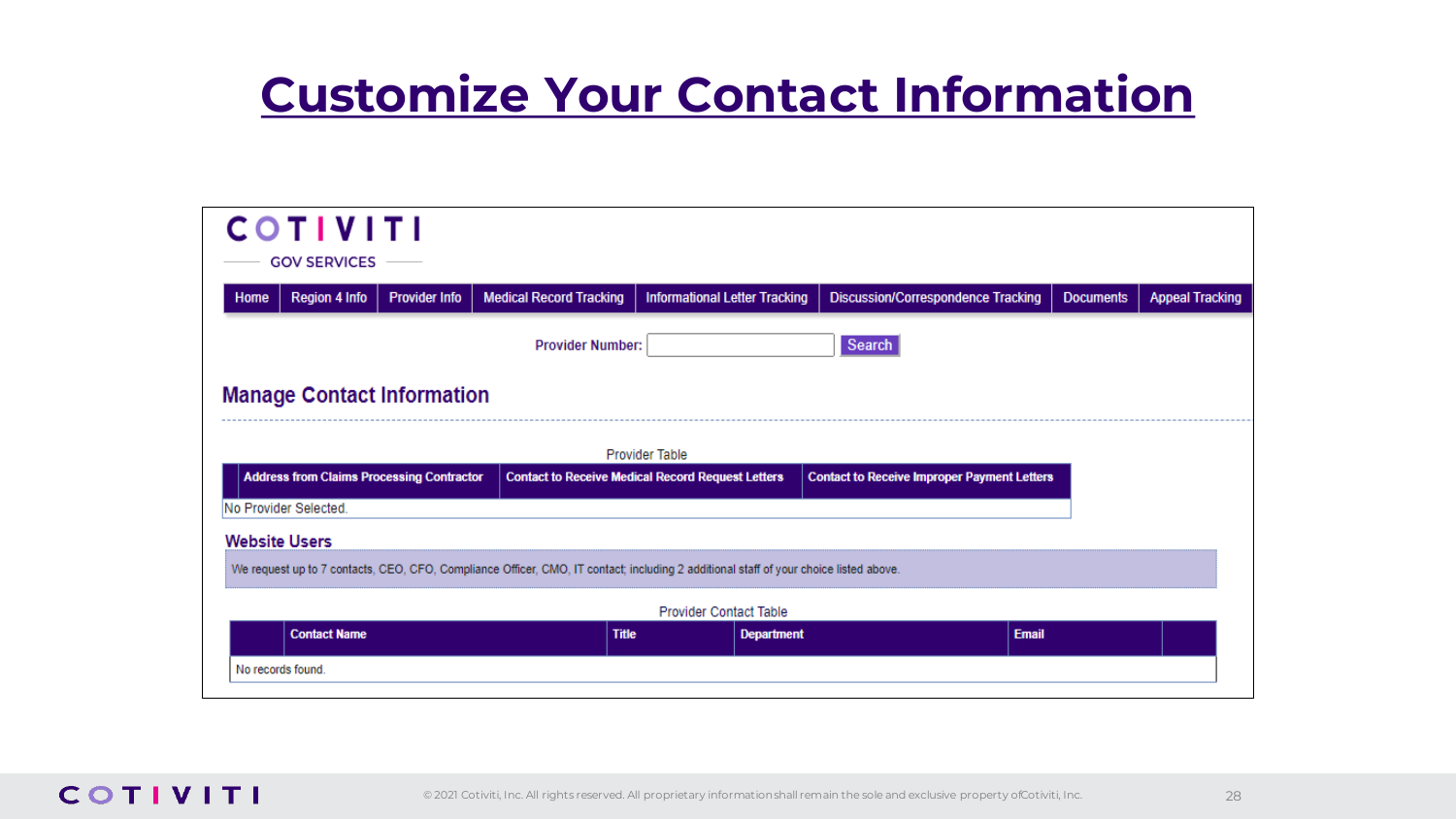### **Track ADR & Review Status**

| <b>COTIVITI</b><br><b>GOV SERVICES</b>                                                                                                                                           |                                |                                      |                                                                                                    |                                   |                                                 |                                                                                                                |                       |                              | User               |
|----------------------------------------------------------------------------------------------------------------------------------------------------------------------------------|--------------------------------|--------------------------------------|----------------------------------------------------------------------------------------------------|-----------------------------------|-------------------------------------------------|----------------------------------------------------------------------------------------------------------------|-----------------------|------------------------------|--------------------|
| <b>Provider Info</b><br>Region 4 Info<br>Home                                                                                                                                    | <b>Medical Record Tracking</b> | <b>Informational Letter Tracking</b> | Discussion/Correspondence Tracking                                                                 | <b>Documents</b>                  | Appeal Tracking   New Issues   FAQ   Contact Us | Account Mgmt   Customer Svc                                                                                    |                       |                              |                    |
|                                                                                                                                                                                  | <b>Provider Number:</b>        |                                      | Search                                                                                             |                                   |                                                 |                                                                                                                |                       |                              |                    |
| <b>Additional Documentation Request Tracking</b>                                                                                                                                 |                                |                                      |                                                                                                    |                                   |                                                 |                                                                                                                |                       |                              |                    |
| Please allow 5 business days for the receipt of a Medical Record to post. If it has been more than 5 days, please contact a Provider Relations Representative at (877) 350-7992. |                                |                                      |                                                                                                    |                                   |                                                 |                                                                                                                |                       |                              |                    |
| Additional Documentation Requests are available for viewing on the Provider Portal for 180 days from the date of the request, per CMS guidelines.                                |                                |                                      |                                                                                                    |                                   |                                                 |                                                                                                                |                       |                              |                    |
|                                                                                                                                                                                  |                                |                                      |                                                                                                    | Medical Records Table             |                                                 |                                                                                                                |                       |                              |                    |
| RAC Case ID<br><b>Medical Record Number</b>                                                                                                                                      | <b>Claim Number</b>            | Date Of Service<br><b>From</b>       | Date Of Service<br><b>Patient Control Number</b><br>$\underline{\mathsf{I}}\underline{\mathsf{0}}$ | <b>Documentation</b><br>Requested | <b>Documentation</b><br><b>Received</b>         | <b>Review Letter /</b><br><b>Medical Review</b><br><b>Review</b><br><b>Start Date</b><br><b>Completed Date</b> | <b>Review Outcome</b> | <b>Claim Closure</b><br>Date | <b>Reviewed By</b> |
| No Records Requested.                                                                                                                                                            |                                | 間                                    | Ö<br>Y                                                                                             | 自)                                | ä,                                              | Ô<br>lä,<br>Y                                                                                                  |                       | Ë                            |                    |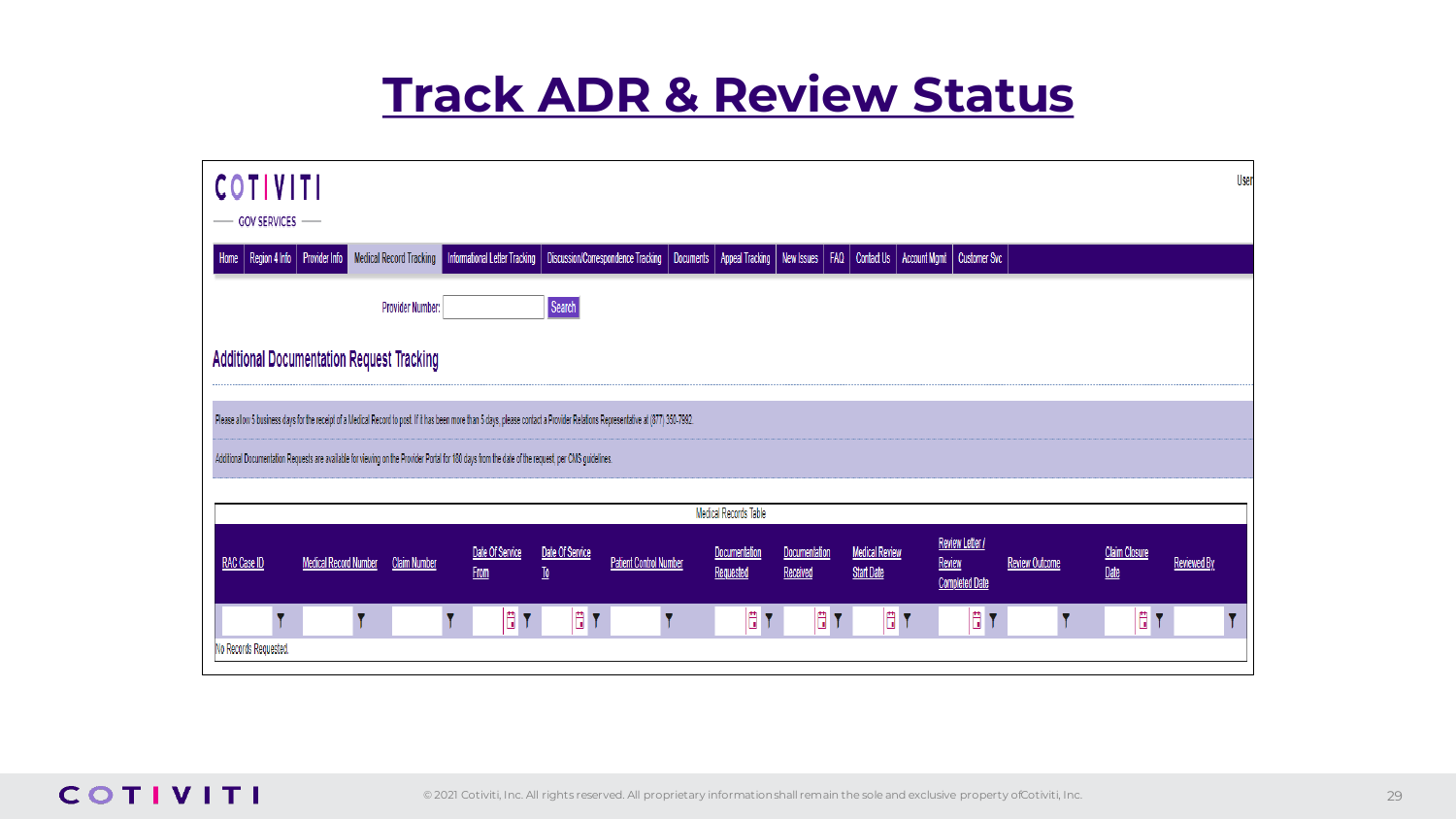### **Track Automated Reviews**

|                     | <b>COTIVITI</b><br><b>GOV SERVICES</b> |                                |                                              |                                                                                                                                                                                      |                                           |                              |  |
|---------------------|----------------------------------------|--------------------------------|----------------------------------------------|--------------------------------------------------------------------------------------------------------------------------------------------------------------------------------------|-------------------------------------------|------------------------------|--|
| Home                | <b>Region 4 Info</b>                   | <b>Provider Info</b>           | <b>Medical Record Tracking</b>               | <b>Informational Letter Tracking</b>                                                                                                                                                 | <b>Discussion/Correspondence Tracking</b> | <b>Docume</b>                |  |
|                     | Search<br><b>Provider Number:</b>      |                                |                                              |                                                                                                                                                                                      |                                           |                              |  |
|                     |                                        |                                | <b>Informational Letter Request Tracking</b> |                                                                                                                                                                                      |                                           |                              |  |
|                     |                                        |                                |                                              |                                                                                                                                                                                      |                                           |                              |  |
|                     |                                        |                                |                                              | Informational Letter Requests are available for viewing on the Provider Portal for 180 days from the date of the request, per CMS quidelines. Please contact a Provider Relations Re |                                           |                              |  |
|                     |                                        |                                |                                              | <b>Informational Letters Table</b>                                                                                                                                                   |                                           |                              |  |
| <b>Claim Number</b> |                                        | Date Of Service<br><b>From</b> | Date Of Service<br>$\underline{To}$          | <b>Patient Control Number</b>                                                                                                                                                        | Informational<br><b>Letter Date</b>       | <b>Claim Closure</b><br>Date |  |
|                     |                                        | 曲                              | ä                                            |                                                                                                                                                                                      | 曲                                         | 曲                            |  |
|                     | No Records Requested.                  |                                |                                              |                                                                                                                                                                                      |                                           |                              |  |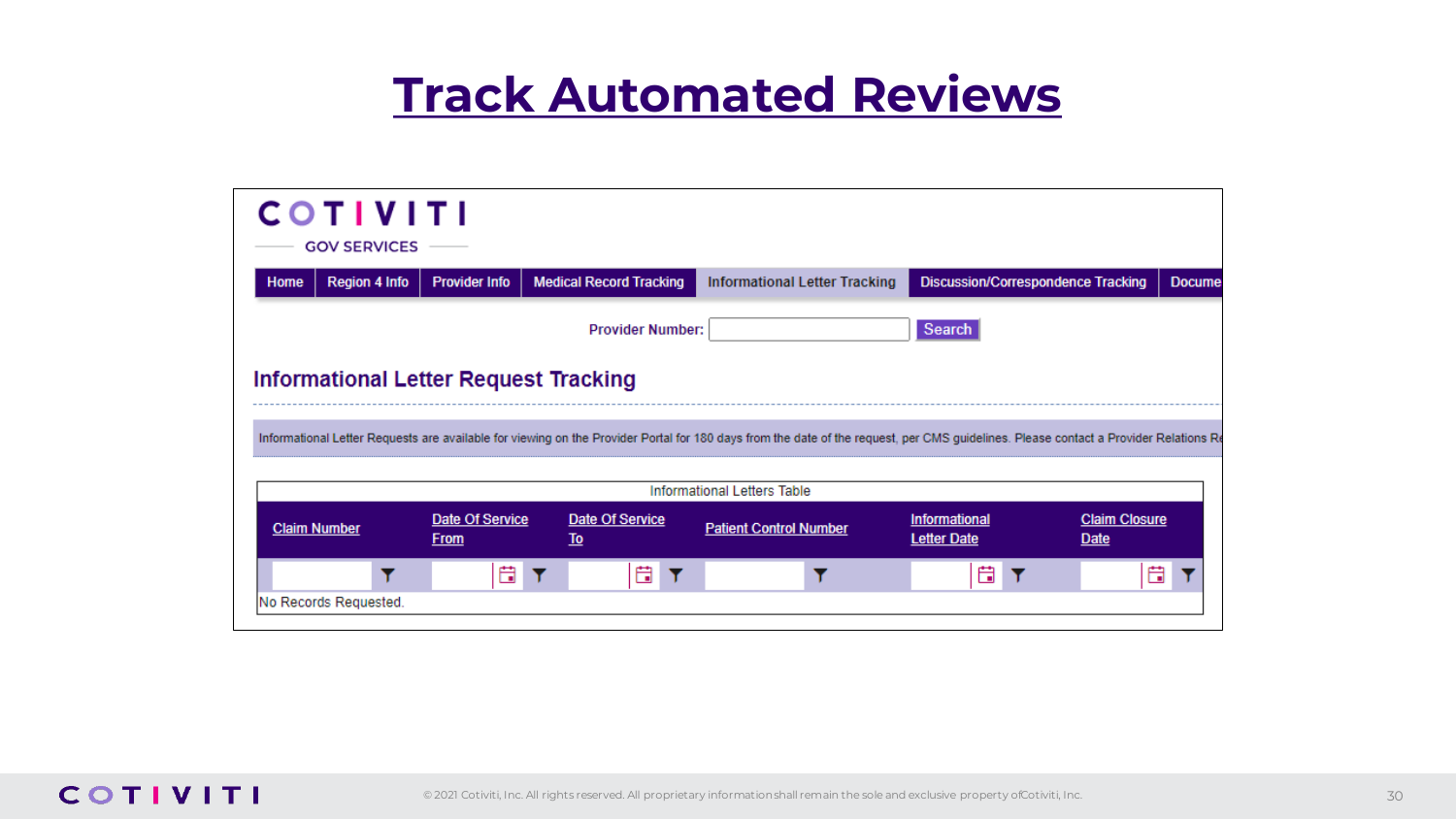### **View CMS Approved New Issues**

| <b>COTIVITI</b><br><b>GOV SERVICES</b>                          |                                                                                                                                                                                                                                                                                                                                                                                                                                            |      |                                         |                              |                        |                       |                           |                   |                                                                                                                                                     | User:crystal.quadar<br><b>Logot</b>                                                                                                                                                                                                                                                                                                                                                                                                                                                                                                                                                                                                                                                                                                                                                                                                                                                                                                                                                                                                                                                                                                                                                                                                                                                                                                                                                                                                 |
|-----------------------------------------------------------------|--------------------------------------------------------------------------------------------------------------------------------------------------------------------------------------------------------------------------------------------------------------------------------------------------------------------------------------------------------------------------------------------------------------------------------------------|------|-----------------------------------------|------------------------------|------------------------|-----------------------|---------------------------|-------------------|-----------------------------------------------------------------------------------------------------------------------------------------------------|-------------------------------------------------------------------------------------------------------------------------------------------------------------------------------------------------------------------------------------------------------------------------------------------------------------------------------------------------------------------------------------------------------------------------------------------------------------------------------------------------------------------------------------------------------------------------------------------------------------------------------------------------------------------------------------------------------------------------------------------------------------------------------------------------------------------------------------------------------------------------------------------------------------------------------------------------------------------------------------------------------------------------------------------------------------------------------------------------------------------------------------------------------------------------------------------------------------------------------------------------------------------------------------------------------------------------------------------------------------------------------------------------------------------------------------|
| Region 4 Info                                                   | <b>Medical Record Tracking</b><br><b>Discussion/Correspondence Tracking</b><br><b>Provider Info</b><br><b>Informational Letter Tracking</b>                                                                                                                                                                                                                                                                                                |      | Documents                               |                              | <b>Appeal Tracking</b> |                       |                           |                   |                                                                                                                                                     | New Issues   FAQ   Contact Us   Account Mgmt   Customer Svc                                                                                                                                                                                                                                                                                                                                                                                                                                                                                                                                                                                                                                                                                                                                                                                                                                                                                                                                                                                                                                                                                                                                                                                                                                                                                                                                                                         |
|                                                                 | Search<br><b>Provider Number:</b>                                                                                                                                                                                                                                                                                                                                                                                                          |      |                                         |                              |                        |                       |                           |                   |                                                                                                                                                     |                                                                                                                                                                                                                                                                                                                                                                                                                                                                                                                                                                                                                                                                                                                                                                                                                                                                                                                                                                                                                                                                                                                                                                                                                                                                                                                                                                                                                                     |
|                                                                 | New Issues Approved by CMS                                                                                                                                                                                                                                                                                                                                                                                                                 |      |                                         |                              |                        |                       |                           |                   |                                                                                                                                                     |                                                                                                                                                                                                                                                                                                                                                                                                                                                                                                                                                                                                                                                                                                                                                                                                                                                                                                                                                                                                                                                                                                                                                                                                                                                                                                                                                                                                                                     |
|                                                                 |                                                                                                                                                                                                                                                                                                                                                                                                                                            |      |                                         |                              |                        |                       |                           |                   |                                                                                                                                                     |                                                                                                                                                                                                                                                                                                                                                                                                                                                                                                                                                                                                                                                                                                                                                                                                                                                                                                                                                                                                                                                                                                                                                                                                                                                                                                                                                                                                                                     |
|                                                                 | All new issues that are identified by Cotiviti RAC 4 must first be approved by CMS.                                                                                                                                                                                                                                                                                                                                                        |      |                                         |                              |                        |                       |                           |                   |                                                                                                                                                     |                                                                                                                                                                                                                                                                                                                                                                                                                                                                                                                                                                                                                                                                                                                                                                                                                                                                                                                                                                                                                                                                                                                                                                                                                                                                                                                                                                                                                                     |
|                                                                 | <b>Number of Records per Page</b> $\bullet$ 10 $\circ$ 20 $\circ$ 50 $\circ$ 100                                                                                                                                                                                                                                                                                                                                                           |      |                                         |                              |                        |                       |                           |                   |                                                                                                                                                     |                                                                                                                                                                                                                                                                                                                                                                                                                                                                                                                                                                                                                                                                                                                                                                                                                                                                                                                                                                                                                                                                                                                                                                                                                                                                                                                                                                                                                                     |
|                                                                 |                                                                                                                                                                                                                                                                                                                                                                                                                                            |      |                                         |                              | New Issues Table       |                       |                           |                   |                                                                                                                                                     |                                                                                                                                                                                                                                                                                                                                                                                                                                                                                                                                                                                                                                                                                                                                                                                                                                                                                                                                                                                                                                                                                                                                                                                                                                                                                                                                                                                                                                     |
| Next Page Last Page                                             |                                                                                                                                                                                                                                                                                                                                                                                                                                            |      |                                         |                              |                        |                       |                           |                   |                                                                                                                                                     |                                                                                                                                                                                                                                                                                                                                                                                                                                                                                                                                                                                                                                                                                                                                                                                                                                                                                                                                                                                                                                                                                                                                                                                                                                                                                                                                                                                                                                     |
| <u>Name</u>                                                     | <b>Description</b>                                                                                                                                                                                                                                                                                                                                                                                                                         |      | <b>Number   Provider Type</b>           | <b>Review</b><br><b>Type</b> | $Date$<br>Approved     | Posted On Region      | <b>States</b>             | <b>MACS</b>       | <b>Region Dates of Service</b>                                                                                                                      | <b>Additional Information</b>                                                                                                                                                                                                                                                                                                                                                                                                                                                                                                                                                                                                                                                                                                                                                                                                                                                                                                                                                                                                                                                                                                                                                                                                                                                                                                                                                                                                       |
| <b>Inpatient Hospital</b><br><b>MS-DRG Coding</b><br>Validation | MS-DRG Coding requires that diagnostic and procedural information and the discharge status of the beneficiary, as<br>coded and reported by the hospital on its claim, matches both the attending physician description and the information<br>contained in the beneficiary's medical record. Reviewers will code MS-DRGs for principal and secondary diagnosis and<br>procedures affecting or potentially affecting the MS-DRG assignment. | 0001 | <b>Inpatient Acute</b><br>Care Hospital | Complex                      |                        | 11/23/2016 04/13/2017 | All<br>Region<br>4 states | AB<br><b>MACs</b> | claims that have a<br>"claim paid date"<br>which is less than 3<br>years prior to the<br><b>Medical Record</b><br>Request date<br>(complex review). | 1. Social Security Act (SSA), Title XVIII- Health Insurance for the Aged and Disabled, Section 1862(a)(1)(A)- Exclusions from<br>Coverage and Medicare as a Secondary Payer 2. Social Security Act (SSA), Title XVIII- Health Insurance for the Aged and<br>Disabled, Section 1833(e)- Payment of Benefits 3. 42 CFR §405.980- Reopening of Initial Determinations, Redeterminations,<br>Reconsiderations, Decisions, and Reviews, (b)- Timeframes and Requirements for Reopening Initial Determinations and<br>Redeterminations Initiated by a Contractor; and (c)- Timeframes and Requirements for Reopening Initial Determinations and<br>Redeterminations Requested by a Party 4. 42 CFR §405.986- Good Cause for Reopening 5. Medicare Program Integrity<br>Manual, Chapter 3- Verifying Potential Errors and Taking Corrective Actions, §3.2.3.8- No Response or Insufficient Response to<br>Additional Documentation Requests 6. Medicare Program Integrity Manual, Chapter 6- Medicare Contractor Medical Review<br>Guidelines for Specific Services, §6.5.3- DRG Validation Review 7. CMS QIO Manual Section 4130 8. ICD-10 CM Coding<br>Manual 9. ICD-10 CM Addendums 10. ICD-10 CM Official Guidelines for Coding and Reporting, and Addendums 11. ICD-10<br>Procedural Coding System (PCS) Coding Manual, Official Guidelines for Coding and Reporting, and Addendums 12. Coding<br>Clinic for ICD-10-CM and ICD-10-PCS |

#### **COTIVITI**

© 2021 Cotiviti, Inc. All rights reserved. All proprietary information shall remain the sole and exclusive property of Cotiviti, Inc.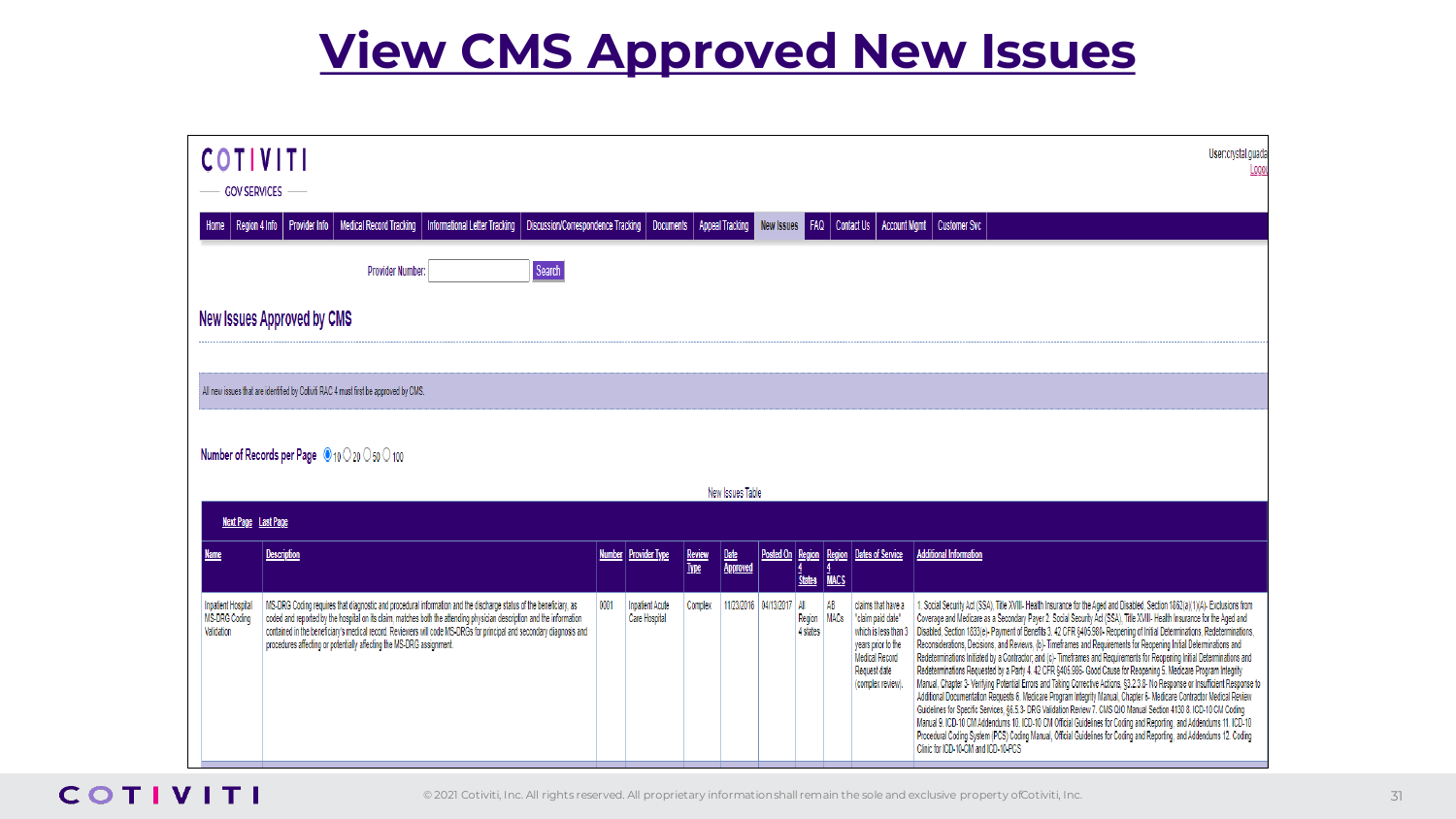### RAC Process Review & Helpful Hints

#### O  $-$  O O  $\mathbf O$  $\begin{array}{c} \begin{array}{c} \end{array} \\ \begin{array}{c} \end{array} \end{array}$ © 2021 Cotiviti, Inc. All rights reserved. All proprietary information shall remain the sole and exclusive property of Cotiviti, Inc.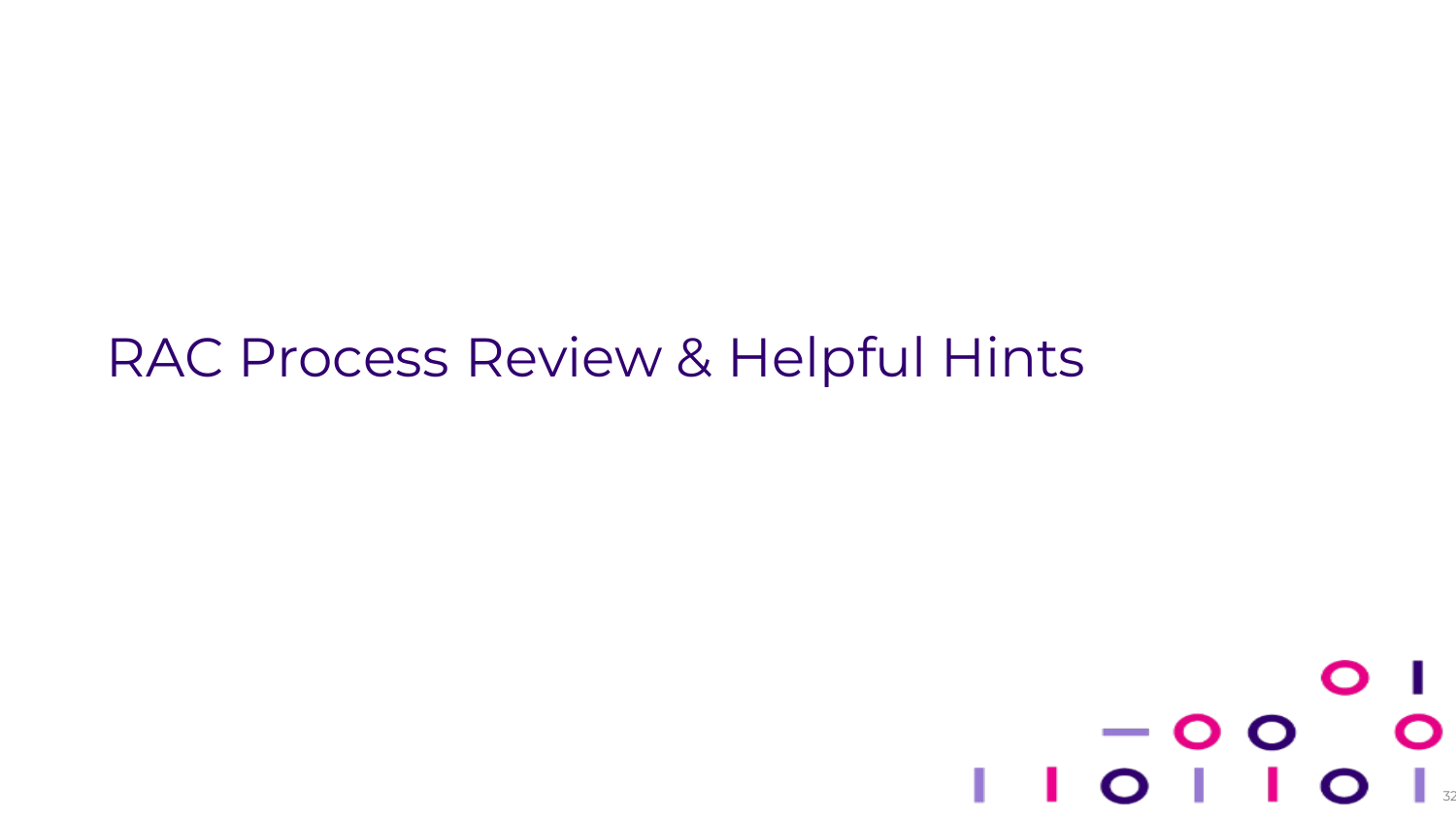### **Region 4 Contact Information**

### **Provider Relations is the first line of Provider Communication**

| <b>Toll Free Numbers:</b> | Address:                      |
|---------------------------|-------------------------------|
| Part A: 877-350-7992      | Cotiviti RAC 4                |
| Part B: 877-350-7993      | C/O Cotiviti-8000             |
| <b>Fax Numbers:</b>       | 66 East Wadsworth Park Drive  |
|                           | <b>Box 12005</b>              |
| Part A: 702-240-5595      | Draper, UT 84020              |
| Part B: 702-240-551       | <b>Hours of Operations:</b>   |
|                           | $ 7:00$ am – 5:00pm (Pacific) |
|                           |                               |
|                           |                               |
| <b>Email Address:</b>     | <b>CMS:</b>                   |

**rac4info@cotiviti.com**

#### **Provider Portal: https://rac4info.cotiviti.com**

**[Recovery Audit Program Page](https://www.cms.gov/Research-Statistics-Data-and-Systems/Monitoring-Programs/Medicare-FFS-Compliance-Programs/Recovery-Audit-Program) [CMS Approved RAC Topics](https://www.cms.gov/Research-Statistics-Data-and-Systems/Monitoring-Programs/Medicare-FFS-Compliance-Programs/Recovery-Audit-Program/Approved-RAC-Topics) [Recovery Audit Program Resource Page](https://www.cms.gov/Research-Statistics-Data-and-Systems/Monitoring-Programs/Medicare-FFS-Compliance-Programs/Recovery-Audit-Program/Resources) Email: RAC@cms.hhs.gov**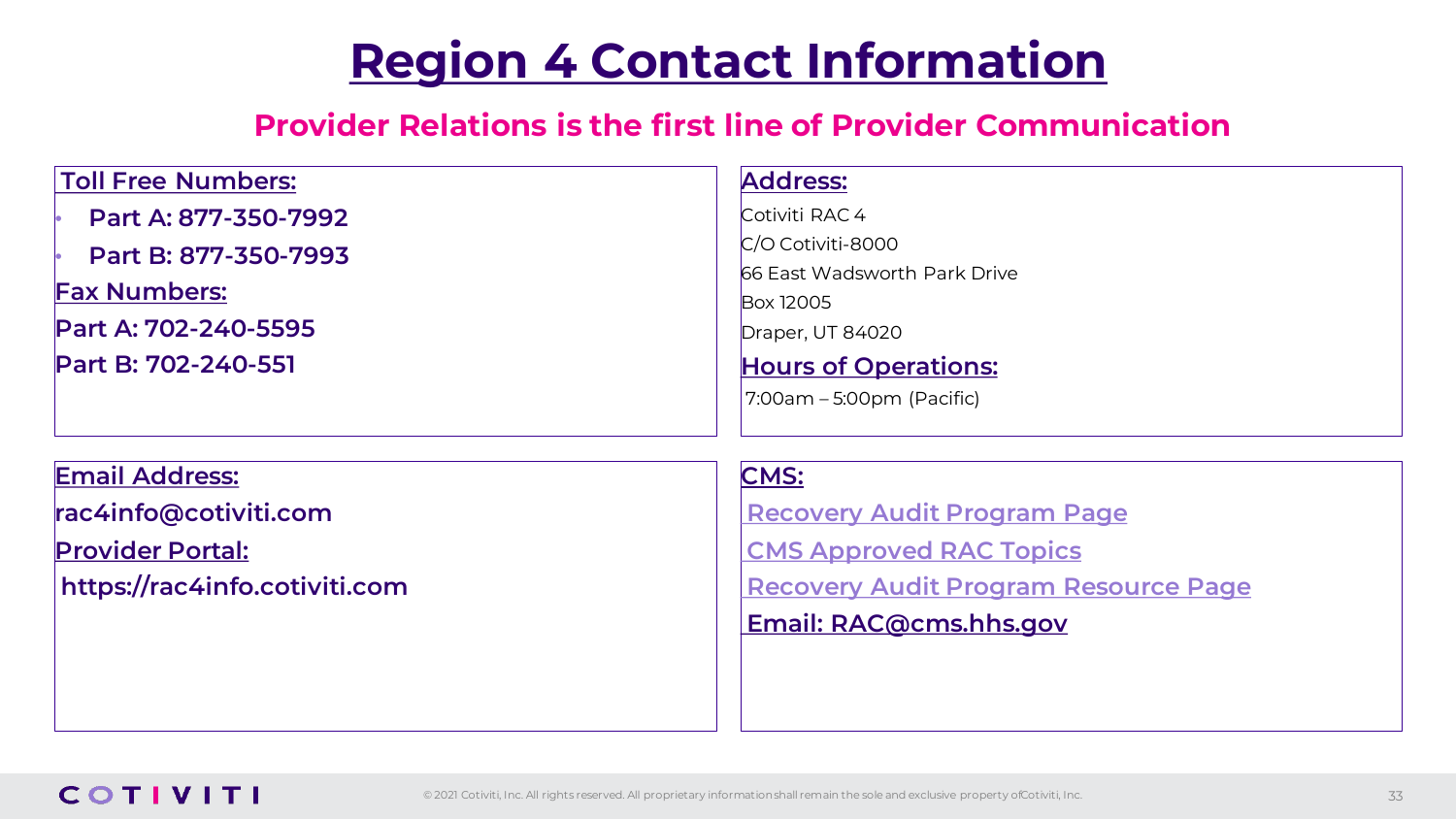### **What can I do to prepare for a RAC Audit?**

- **Get Registered!** Create user profile on Region 4 Provider Portal
- Customize your Contacts for ADR & Review Results Letters
- Stay up-to-date on new CMS Approved New Issues
- Regularly visit the CMS page for proposed RAC Audits
- Monitor Region 4's Portal Homepage for Important Announcements and Region 4 Updates